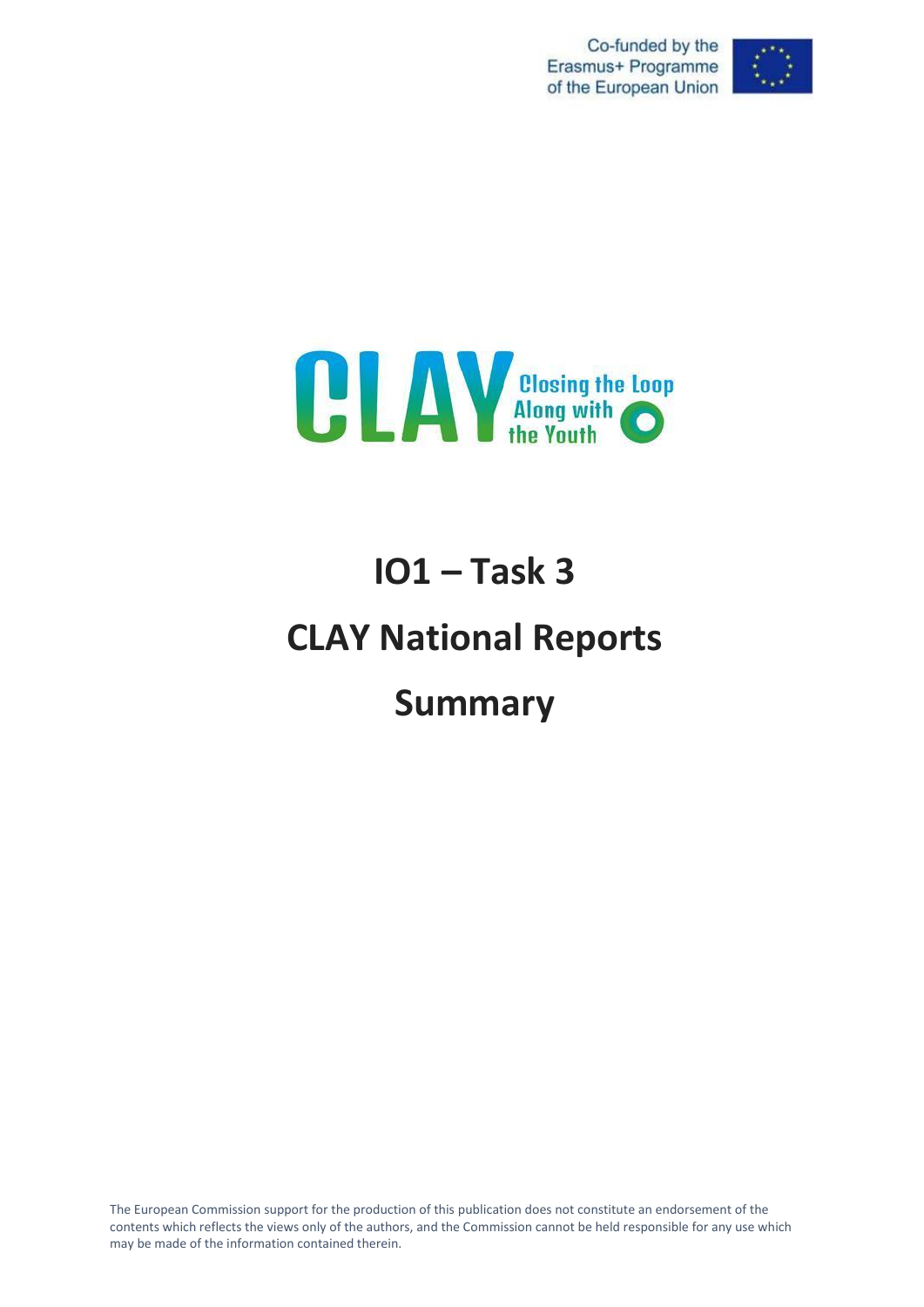

# Content

| Introduction                                                                    | 1              |
|---------------------------------------------------------------------------------|----------------|
| Data, statistics, and reports                                                   | $\overline{2}$ |
| International/Global Benchmark                                                  | $\overline{2}$ |
| <b>National Reports</b>                                                         | 4              |
| Political programs, strategies, and initiatives                                 | 9              |
| International/Global Benchmark                                                  | 9              |
| <b>National Reports</b>                                                         | 10             |
| Stakeholder Research                                                            | 14             |
| <b>Best practices</b>                                                           | 21             |
| Best practices: E-Waste                                                         | 21             |
| Fairphone (International)                                                       | 21             |
| Refurbed GmbH (Austria)                                                         | 23             |
| <b>Best practices: Plastics</b>                                                 | 24             |
| PET 2 PET Recycling GmbH (Austria)                                              | 24             |
| Nafigate Corporation - HYDAL technology (Czech Republic)                        | 25             |
| Hagelson (Turkey)                                                               | 26             |
| <b>Best practices: Food</b>                                                     | 27             |
| Pasta Garofalo (Italy)                                                          | 27             |
| The Circle (Italy)                                                              | 28             |
| Best practices: Other                                                           | 29             |
| Nanomik Biotechnology Co., Microencapsulated Plant-Based Biopesticides (Turkey) | 29             |
| Signify/Philips pay per Lux (International)                                     | 30             |
| JRK Česká republika s.r.o. – ECONIT smart waste evidence system for cities and  |                |
| municipalities (Czech Republic)                                                 | 31             |
| Conclusion                                                                      | 32             |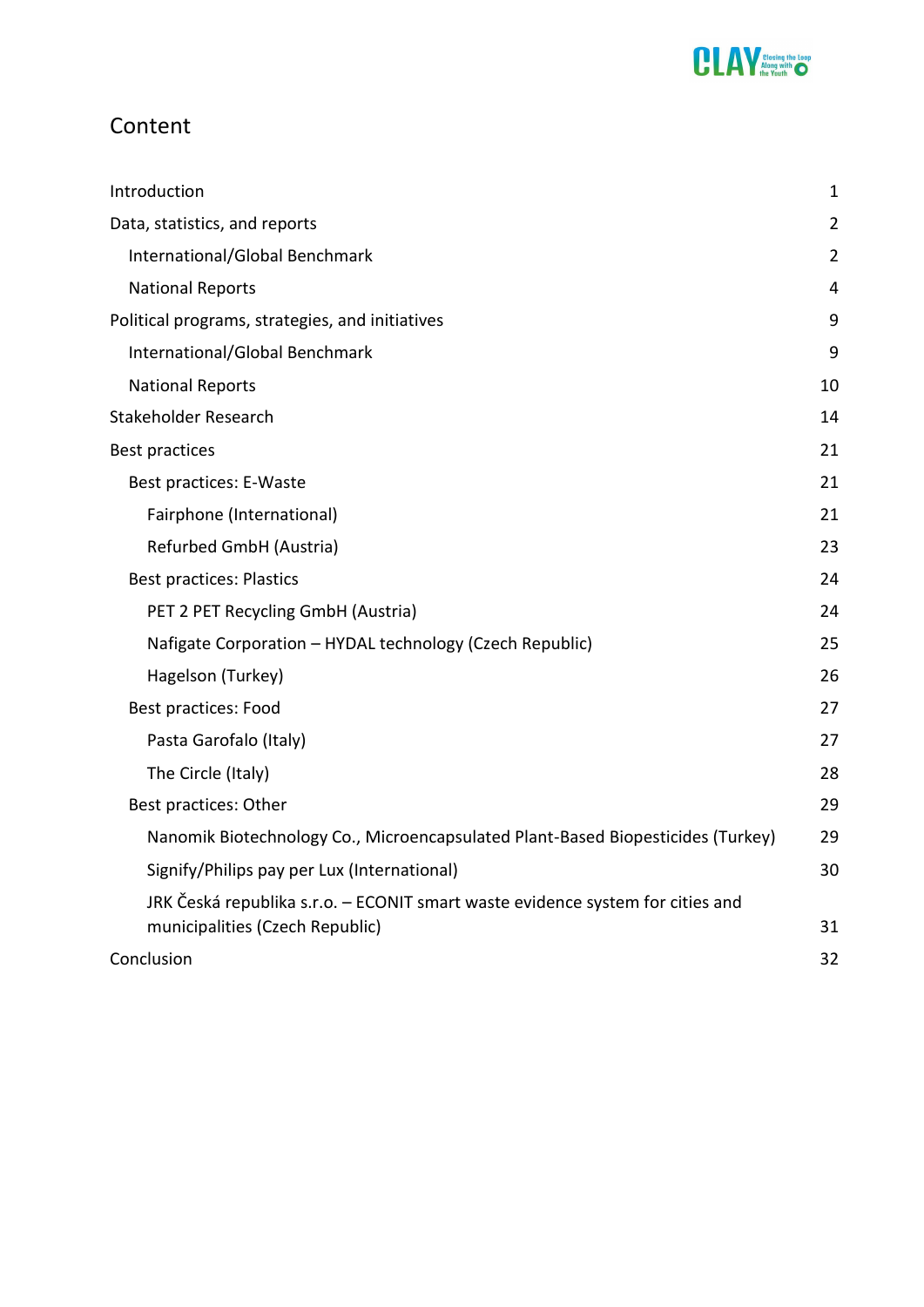

# <span id="page-2-0"></span>**Introduction**

This document summarizes the findings of the national reports developed by the project partners.

It will serve as base material for developing training materials in IO3 (regarding general information on CE and political frameworks for CE internationally and nationally) as well as for developing promotional material for the CLAY project for dissemination activities.

The structure of this document is equal to the separate national reports and compares the national results to an international benchmark.

The best practice examples are also included since they will be used in the training/promotion materials as well to illustrate the concept and implementation of CE in the respective partner countries.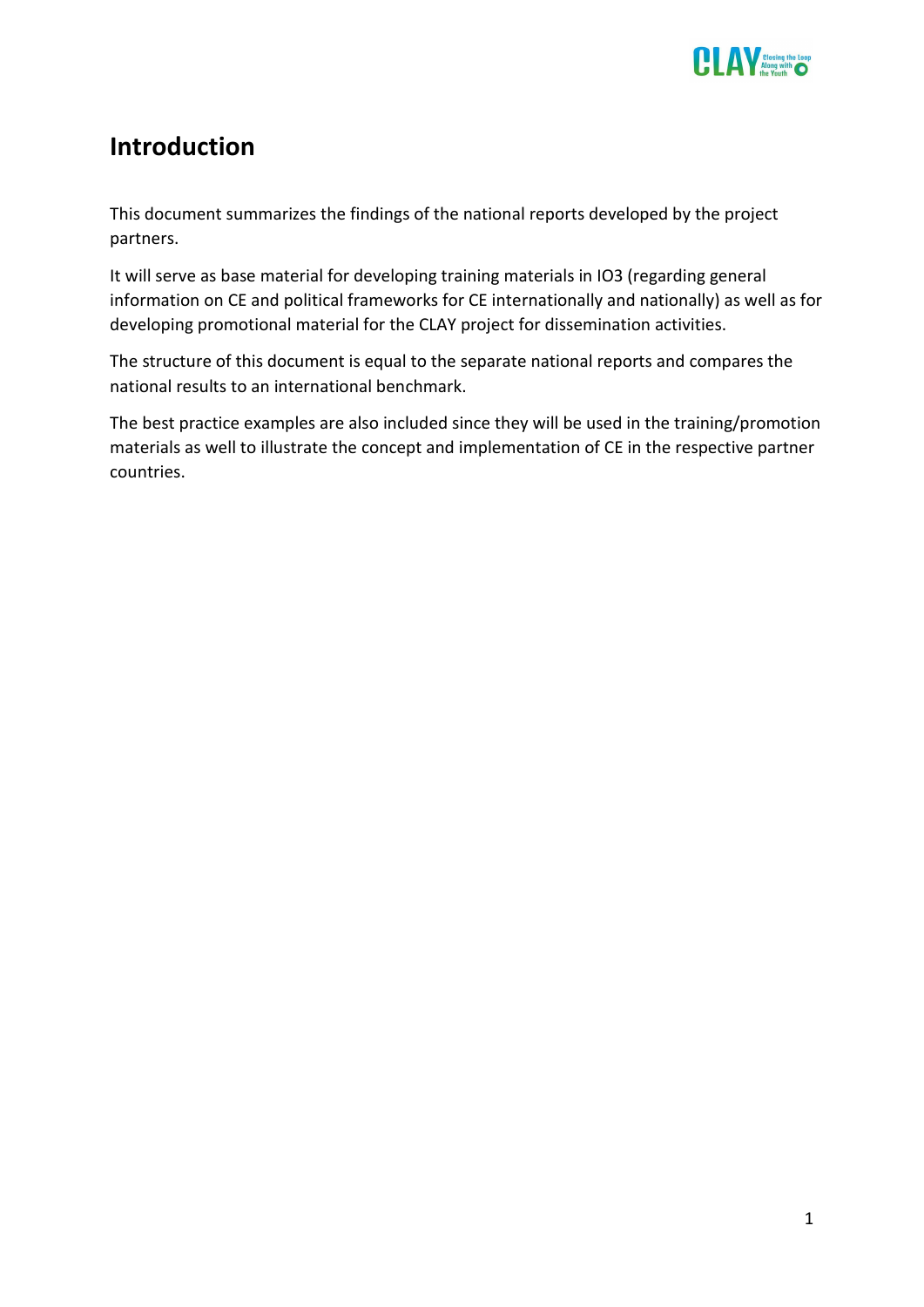

# <span id="page-3-0"></span>**Data, statistics, and reports**

National statistics, data and reports have been focused on specific elements of circular economy (e.g. amount of waste and recycling, percentage of renewable energies, etc.) but until recently, hardly any data was compiled on the "circularity" of countries.

"In 2017, **Circle Economy** recognized the urgent need to accurately measure the circular economy. So far, there was no global baseline measurement on the circular state of our world or data available to truly understand how we can effectively move towards circularity or monitor progress. That is why, in January 2018, the first Circularity Gap Report was published during the World Annual Forum in Davos."<sup>1</sup>

# <span id="page-3-1"></span>**International/Global Benchmark**

The Circularity Gap Initiative<sup>2</sup> reports for 2019, that the world is only 9% circular and the trend since the first report in 2018 is negative. Especially the sectors building and construction (consumes nearly 50% of all global materials and produces around 20% of total emissions) and extraction, processing and production of goods (62% of greenhouse gasses emitted) contribute to the non-circularity of the world today.<sup>3</sup> An online program shows the massive differences between countries regarding circular economy.

Countries are divided into three categories:<sup>4</sup>

⮚ **"Build" countries** have a low material footprint and therefore, the impact of their economic activities often falls within the regenerative capacity of the planet. However, they are typically countries that have problems to meet the basic needs of their population (e.g. Haiti, Liberia, Senegal, Bangladesh, DR Congo, Afghanistan). Their economic activities are largely based on natural rather than human capital, which means that the focus is on extraction and sale of raw materials, while investment in education and skills is insufficient. On the upside, "Build" countries are still building-up their basic infrastructure for public services, hospitals and transport, and therefore have the opportunity to apply circular strategies such as modular, passive and flexible design. In construction they can also prioritize the use of regenerative resources in buildings and avoid, by design, the operational inefficiencies which characterize infrastructure in Shift countries. Their decentralized nature of the informal economy also provides a platform on which to

develop distributed professional services that allow welfare to grow, while providing decent health and safety conditions.

⮚ Most "**Grow" countries** have already experienced a degree of economic growth and industrialization, broadly expected to continue due to a combination of rising standards of

<sup>1</sup> <https://www.circularity-gap.world/about>

<sup>&</sup>lt;sup>2</sup> <https://www.circularity-gap.world/>

<sup>3</sup> <https://www.legacy.circularity-gap.world/2019>

<sup>4</sup> <https://www.circularity-gap.world/2020>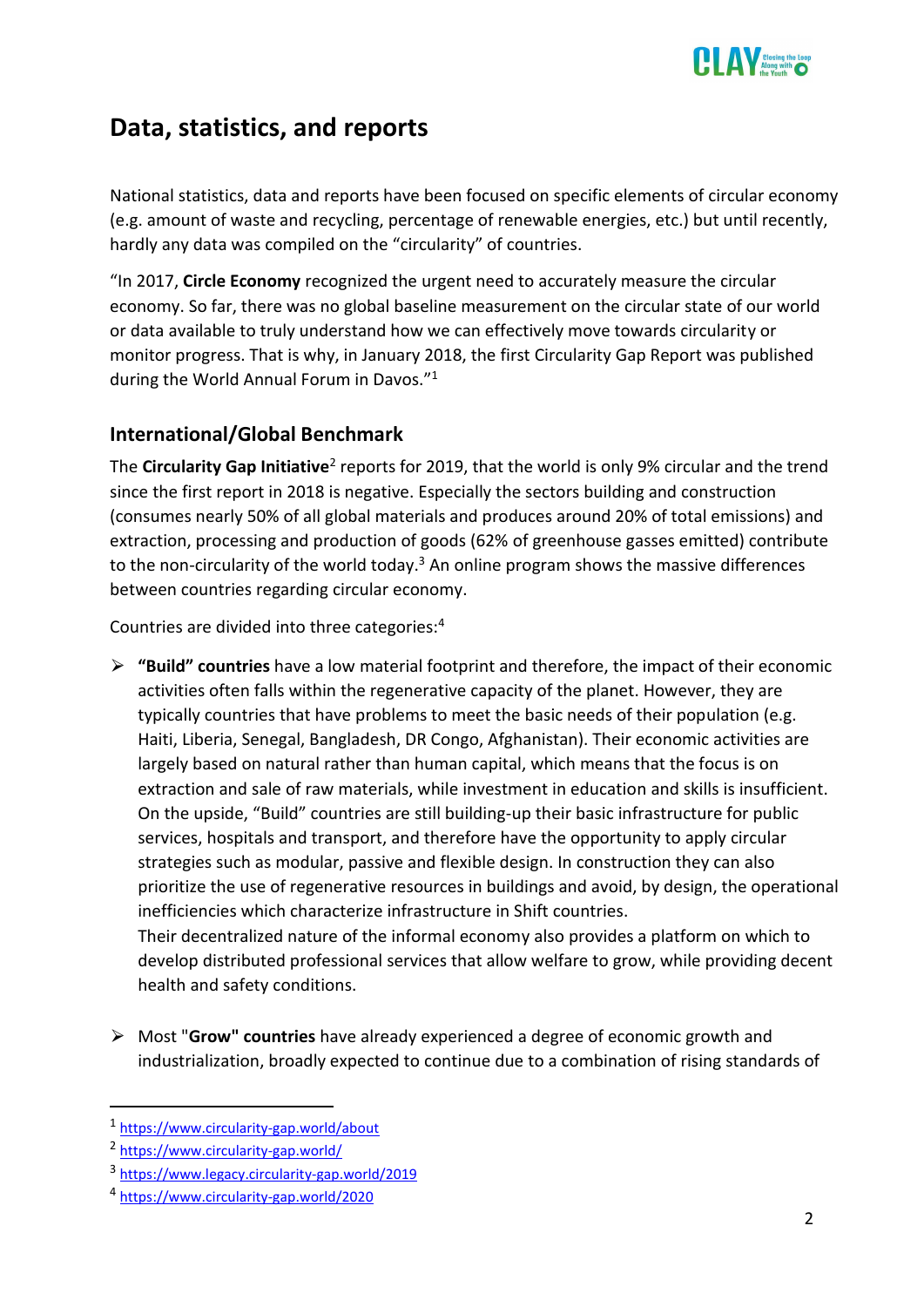

living and population increase (e.g. Brazil, **Turkey**, Belize, Malaysia, Bosnia and Herzegovina, South Africa). As a result, resource use in these countries is characterized by fast economic growth and associated material consumption, rapid stock build-up and an expanding industrial sector (also responding to demand from Shift countries).

In part, therefore, sustainable growth is about more efficient use of natural capital investing earnings from the likes of minerals into infrastructure and education, thereby developing human capital. Such investment results in growth of total wealth. Designing new infrastructure, buildings and consumer goods in a circular manner, simultaneously considering both enhanced durability for lifetime optimization and end-of-life scenarios, are key strategies for these countries to become more circular.

Alongside this, professionalizing and improving the labor conditions in the informal parts of waste management in these countries also bears potential to reduce the environmental impact of both industrial and consumer waste.

⮚ **"Shift" countries** maintain the highest proportion of services as part of their GDP. Yet, their material consumption is 10 times greater than that of the Build countries. They also produce high volumes of waste, although what they process in-country themselves is usually managed relatively efficiently (e.g. **Czech Republic**, **Austria**, **Italy**, most other European countries, Japan, USA). With consumption levels exceeding several planetary boundaries, however, the true impact of Shift countries extends far beyond their national borders, with much of the environmental and social costs incurred elsewhere. Ultimately, Shift countries need to stop passing the buck and take responsibility for these

impacts, regardless of where they occur. To that end, they can start incentivizing the dematerialization of consumption by aligning their tax regimes with sustainability ambitions. One other characteristic of Shift countries is their distinctive demographic: the population tends to be relatively small and ageing; although, when it comes to sustainability matters, most notably and recently climate, it is the younger generation that have adopted a clear position, taken to the streets and made a stand on the global stage. Their activism is an increasingly influential factor in social change.

**Conclusion:** Specific indicators and data on circular economy have not been collected on a large scale in the past. Circle Economy with its "Circularity Gap Reporting Initiative" is the first officially recognized metric for evaluating circular economy. It is also referenced by the European Commission and others. Since CE affects several of the SDG goals, their respective metrics are not apt to measure the implementation of and progress towards CE, especially towards involvement and participation of the youth.

For the CLAY project, Circle Economy and the Circularity Reporting Initiative will be referenced to illustrate the concept of circular economy. The differentiation of partner countries (Turkey being a "Grow", the others being "Shift" countries) will also be reflected in the training materials.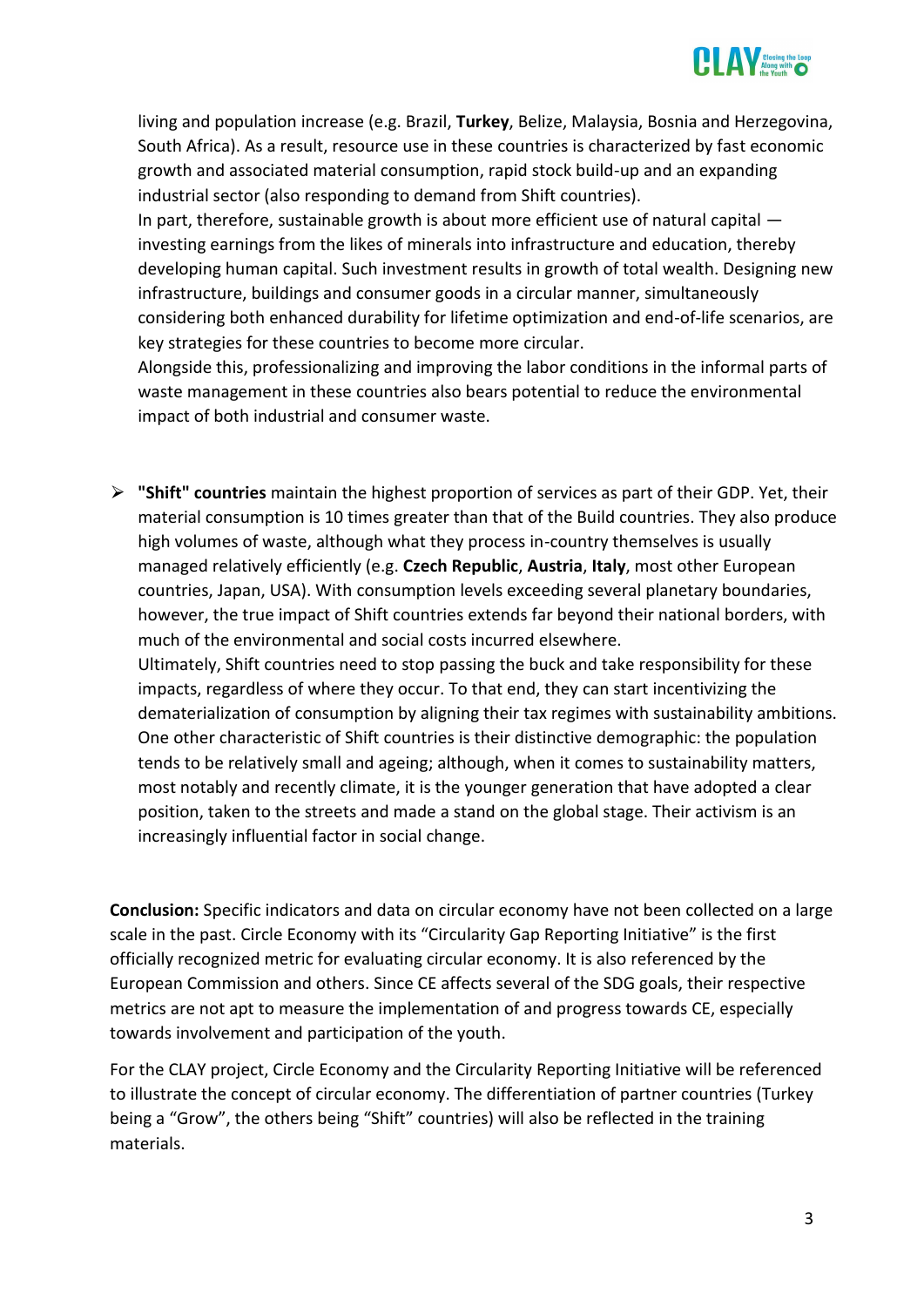

# <span id="page-5-0"></span>**National Reports**

Eurostat is among the main sources for CE-relevant national data in the European Union.<sup>5</sup> The following table shows the **municipal waste** generated annually in **kilogram per capita** across the partner countries and compared to the EU average:

|                                      |      |          |          |          | <b>YEAR</b> |          |       |          |       |                        |
|--------------------------------------|------|----------|----------|----------|-------------|----------|-------|----------|-------|------------------------|
|                                      | 2010 | 2011     | 2012     | 2013     | 2014        | 2015     | 2016  | 2017     | 2018  | Development since 2010 |
| <b>European Union - 28 countries</b> | 504  | 498      | 486      | 479      | 478         | 481      | 488   | 488      | 489   |                        |
| change to previous year              |      | $-1,19%$ | $-2,41%$ | $-1.44%$ | $-0.21%$    | 0,63%    | 1,46% | 0,00%    | 0,20% | $-2,98%$               |
| <b>Czech Republic</b>                | 318  | 320      | 308      | 307      | 310         | 316      | 339   | 344      | 351   |                        |
| change to previous year              |      | 0.63%    | $-3,75%$ | $-0,32%$ | 0,98%       | 1,94%    | 7,28% | 1,47%    | 2,03% | 10,38%                 |
| Italy                                | 547  | 529      | 504      | 491      | 488         | 486      | 497   | 488      | 499   |                        |
| change to previous year              |      | $-3,29%$ | $-4,73%$ | $-2,58%$ | $-0.61%$    | $-0.41%$ | 2,26% | $-1.81%$ | 2,25% | $-8,78%$               |
| Austria                              | 562  | 573      | 579      | 578      | 565         | 560      | 564   | 570      | 579   |                        |
| change to previous year              |      | 1.96%    | 1.05%    | $-0.17%$ | $-2.25%$    | $-0.88%$ | 0.71% | 1.06%    | 1.58% | 3,02%                  |
|                                      |      |          |          |          |             |          |       |          |       |                        |
| <b>Turkey</b>                        | 407  | 416      | 410      | 406      | 405         | 400      | 426   | 425      | 424   |                        |

It shows that from the partner countries, Austria produces the most municipal waste per capita. While Italy managed to reduce the amount of generated waste by more than 8% over time, in all other countries the amount of waste increased – despite warnings on climate change and environmental degradation.

When comparing this to the **percentage of recycled municipal waste**:

|                               |       |       |       |       | <b>YEAR</b> |       |       |       |       |
|-------------------------------|-------|-------|-------|-------|-------------|-------|-------|-------|-------|
|                               | 2010  | 2011  | 2012  | 2013  | 2014        | 2015  | 2016  | 2017  | 2018  |
| European Union - 28 countries | 38,30 | 39,30 | 41,10 | 41,70 | 43,40       | 44,70 | 46,00 | 46,50 | 47,00 |
| Czech Republic                | 15,80 | 17,00 | 23,20 | 24,20 | 25,40       | 29,70 | 33,60 | 34,10 | 34,50 |
| Italy                         | 31,00 | 35,50 | 38,40 | 39,40 | 41,60       | 44,30 | 45,90 | 47,80 | 49,80 |
| Austria                       | 59,40 | 56.70 | 57.70 | 57.70 | 56,30       | 56,90 | 57,60 | 57,70 | 57,70 |
| Turkey                        |       |       |       |       |             |       | 9,20  | 9,20  | 11.50 |

It shows that Austria has the highest amount of waste recycled, while the rates in all other countries are increasing.

The overall **circularity of the partner countries** is calculated by Eurostat as follows:

|                               |       | <b>YEAR</b> |       |       |       |       |         |       |
|-------------------------------|-------|-------------|-------|-------|-------|-------|---------|-------|
|                               | 2010  | 2011        | 2012  | 2013  | 2014  | 2015  | 2016,00 | 2017  |
| European Union - 28 countries | 11,10 | 10,70       | 11,50 | 11,60 | 11,50 | 11,70 | 11,90   | 11,70 |
| <b>Czech Republic</b>         | 5,30  | 5,40        | 6,30  | 6,70  | 6,90  | 6,90  | 7,60    | 8,10  |
| Italy                         | 11,60 | 12,10       | 14,50 | 16,20 | 16,80 | 16,60 | 17,50   | 17,70 |
| Austria                       | 6,60  | 6,70        | 7.70  | 9,00  | 10,00 | 10,90 | 11,30   | 11,60 |
| Turkey                        |       |             |       |       |       |       |         |       |

Comparisons like this will be used for the training materials to pose questions like: Is it better to have a high amount of municipal waste and high rates of recycling, or less municipal waste but also a lower percentage of recycling?

Statistics and data will only be used at a minimum, for illustrative purposes.

The Eurostat statistics also are in alignment with the differentiation of the partner countries between "Grow" and "Shift".

<sup>5</sup> <https://ec.europa.eu/eurostat/web/circular-economy>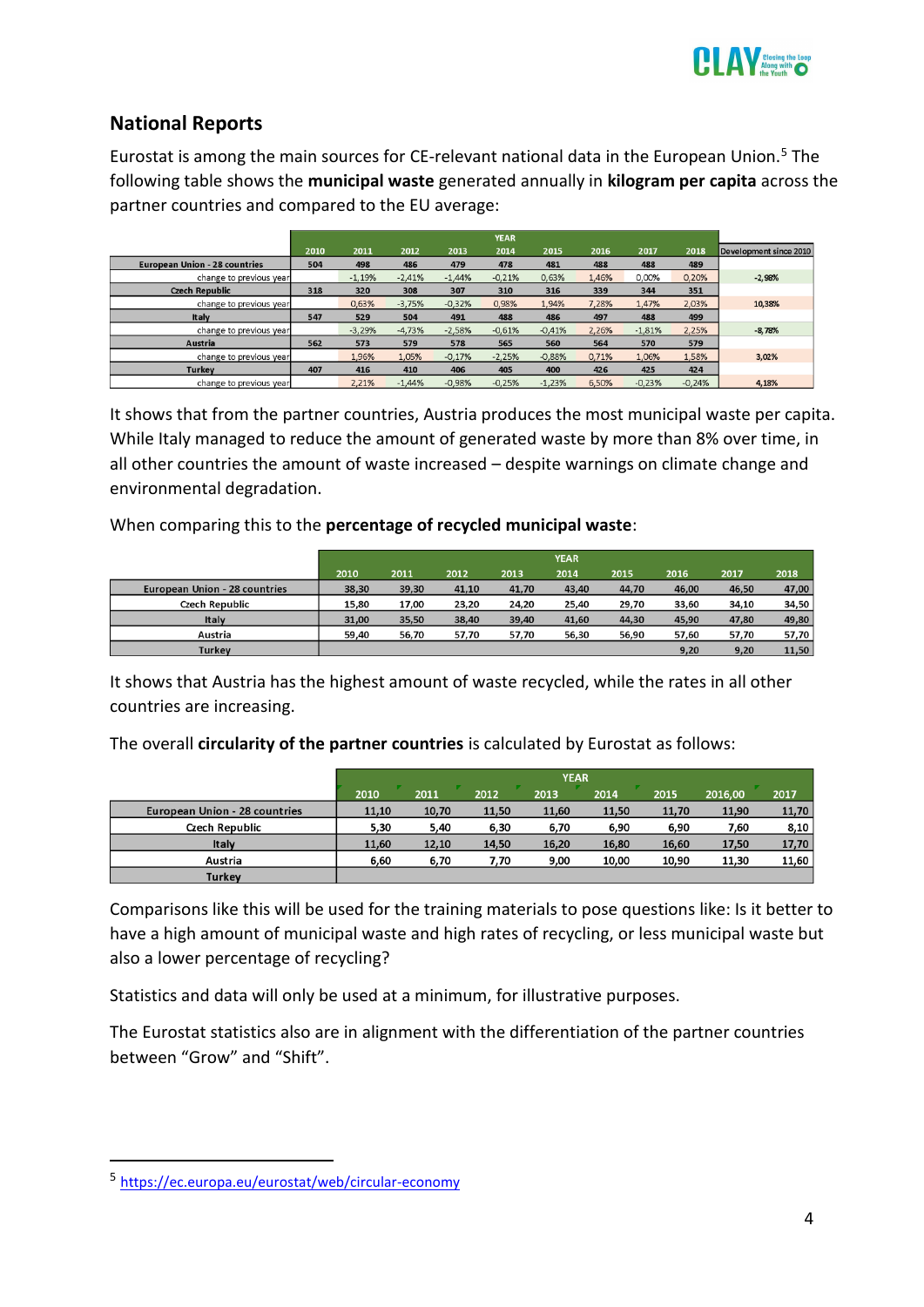

The following table compares the recycling rates for the partner countries in relation to different types of waste (based on Eurostat, in % of waste recycled with year of most recently available data and indication of the trend over the past years):

|                 | <b>Municipal</b><br>waste | <b>Overall</b><br>packaging | <b>Plastic</b><br>packaging | Wooden<br>packaging | <b>E-Waste</b> | <b>Biowaste</b><br>(kg per capita) |
|-----------------|---------------------------|-----------------------------|-----------------------------|---------------------|----------------|------------------------------------|
|                 | 57,7%                     | 65.6%                       | 33,4%                       | 19.9%               | 50,1%          | 187                                |
| <b>Austria</b>  | 2018                      | 2017                        | 2017                        | 2017                | 2017           | 2018                               |
|                 | stable                    | decreasing                  | stable                      | rising              | rising         | rising                             |
|                 | 49,8%                     | 67.1%                       | 41.8%                       | 60,1%               | 32,1%          | 105                                |
| <b>Italy</b>    | 2018                      | 2017                        | 2017                        | 2017                | 2017           | 2018                               |
|                 | rising                    | stable                      | stable                      | stable              | rising         | rising                             |
| <b>Czech</b>    | 34.5%                     | 73,7%                       | 58,9%                       | 51,2%               | 46,5%          | 26                                 |
| <b>Republic</b> | 2018                      | 2017                        | 2017                        | 2017                | 2017           | 2018                               |
|                 | stable                    | stable                      | stable                      | decreasing          | rising         | rising                             |
|                 | 11,5%                     |                             |                             |                     | 14,75%*        | $\mathcal{P}$                      |
| <b>Turkey</b>   | 2018                      |                             |                             |                     | 2019/2015      | 2018                               |
|                 | rising                    |                             |                             |                     |                | rising                             |

\*Data from Global E-Waste Monitor 2020: generated e-waste 2019, e-waste documented to be collected 2015

The data also shows the difference between "Grow" and "Shift" countries.

Regarding **CLAY's core topics** – e-waste, plastics and packaging, food – the table also illustrates:

- ⮚ Recycling rates for **e-waste** are rather high in Austria and the Czech Republic, while Italy recycles roughly a third of the generated e-waste and Turkey even less.
- ⮚ **Plastics**' **and packaging**'s recycling rates are highest in Czech Republic, followed by Italy and Austria (no data reliable data available for Turkey). However, especially regarding plastics, there is huge potential for additional recycling. Also, if not properly recycled, plastics has major detrimental effects on the environment.
- $\triangleright$  For the topic **food**, the collected biowaste is positive on the one hand, on the other hand, high per capita kg also indicates massive waste of produced and edible food.

#### **Austria**

The European Environmental Bureau in Austria also states, that of 211 Megatons (211.000.000.000 kg) of processed material, only 9% is recycled material.<sup>6</sup>

Circle Economy also conducted a specific study on Austria's circularity and published a report<sup>7</sup>, which found Austria to be 9,7% circular (compared to 24,5% for the Dutch economy), specifically (percentage of circularity)

- ⮚ 7% in Minerals (resource use 107 MT)
- $\geq 12\%$  in Biomass (resource use 50 MT)
- $\geq$  2% in Fossil Fuels (use 25 MT)
- $\geq$  24% Ores (used 10 MT)

<sup>6</sup> <https://www.eu-umweltbuero.at/assets/Uploads/EUropainfo-2-18-web.pdf>

<sup>7</sup> <https://publish.circle-economy.com/circularity-gap-report-austria>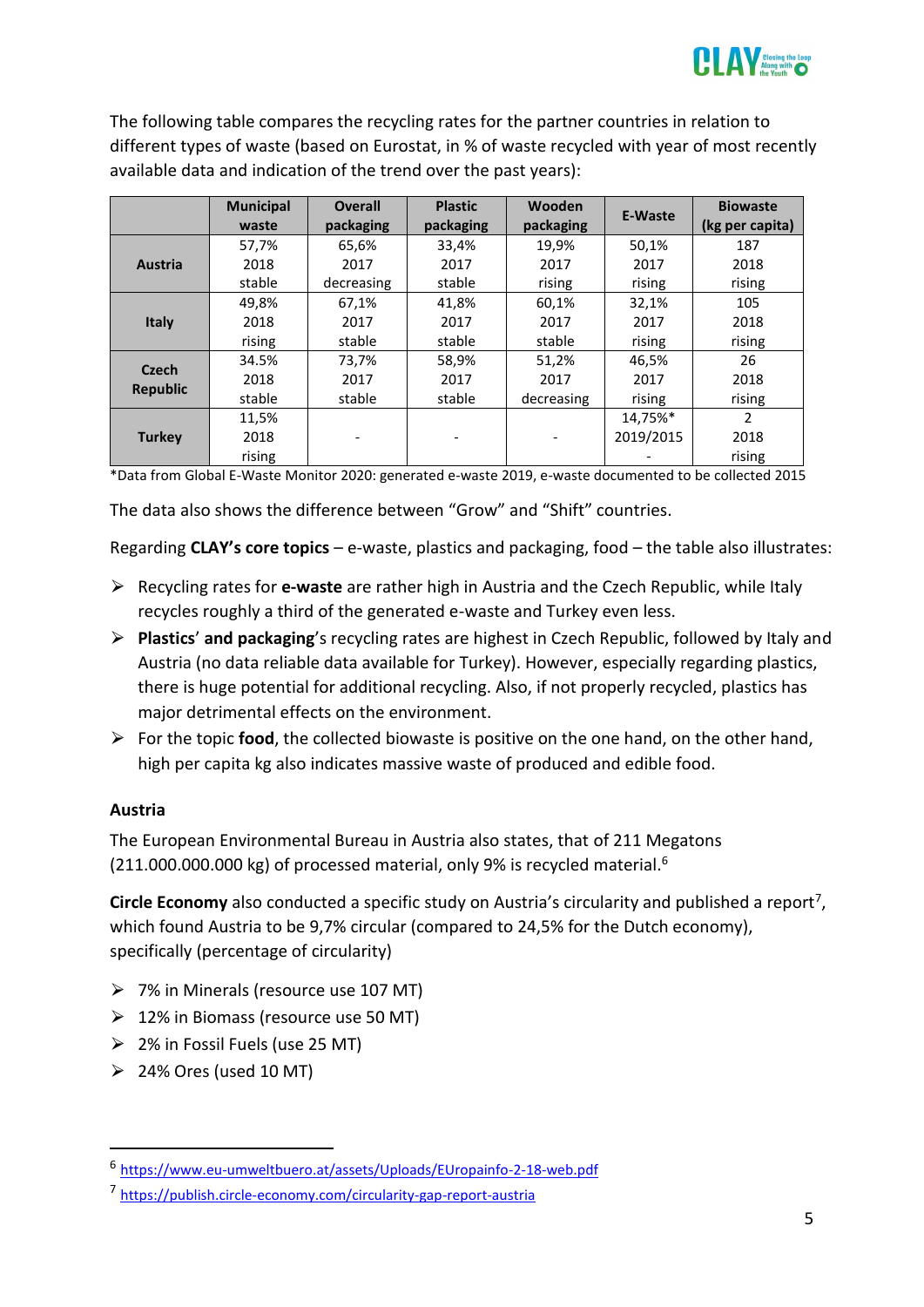

Based on the "production-based circularity metric" applied by the Circular Reporting Initiative, Austria's circularity is calculated at 9,1%.

Apart from these nation-wide statistics, the association REPANET (association for repair, re-use, refurbishment organizations in Austria) also conducted a market study specifically dealing with repair, reuse, recycling etc. businesses.<sup>8</sup>

Austria's main statistics organization, Statistik Austria, also offers a variety of environmentrelated data.<sup>9</sup>

**Conclusion:** Youth's role in circular economy is not reflected in currently available national data and statistics in Austria. However, the Fridays-for-Future movement also was widely popular in Austria, which shows the interest of CLAY's target group in sustainability and climate change. Therefore, the interest for circular economy is also expected to be high within the target group.

# **Czech Republic**

As visible in the table above, Czech Republic has an especially high rate of recycling packaging. Part of the reason for this is **EKO-KOM**, the main Czech packaging recovery organization. EKO-KOM also produces yearly reports on waste management on a national level<sup>10</sup>.

Also, the Czech Statistical Office offers details on water supply systems, sewerage and watercourses, material flow accounts, generation, recovery and disposal of waste, environmental protection expenditure and other data.<sup>11</sup>

**Conclusion:** Also in the Czech Republic, youth's role in circular economy is not reflected in currently available national data and statistics.

#### **Italy**

Also reflected in the data shown in the table above, Italy is highly motivated in increasing it's recycling and circular capacities.

For example, a project organized by **Consorzio Rilegno** aims at raising awareness among younger generations of learners from 8 to 10 year-olds about recycling of wood packaging, to develop sustainability and eco-skills, through discovering wood, the natural material par excellence. The project engages companies, institutions and single citizens in the recycling and reutilization of wood packaging, reaching a total of 68% of recycled wood, far ahead as the purposes set by the EU of 30%.<sup>12</sup>

<sup>8</sup> <https://drive.google.com/file/d/15aTT6vRmt1e3s5Q5vgeo89PWieH17PhU/view>

<sup>&</sup>lt;sup>9</sup> [http://www.statistik.at/web\\_de/statistiken/energie\\_umwelt\\_innovation\\_mobilitaet/](http://www.statistik.at/web_de/statistiken/energie_umwelt_innovation_mobilitaet/energie_und_umwelt/umwelt/index.html) energie und umwelt/umwelt/index.html

<sup>10</sup> <https://www.ekokom.cz/cz/ostatni/o-spolecnosti/system-eko-kom/vysledky-systemu/vyrocni-shrnuti>

<sup>11</sup> [https://www.czso.cz/csu/czso/environment\\_zem;](https://www.czso.cz/csu/czso/environment_zem)<https://www.czso.cz/csu/czso/environment>

<sup>12</sup> [http://www.vita.it/it/article/2020/01/29/cosi-a-scuola-la-ciclicita-della-natura-spiega-leconomia](http://www.vita.it/it/article/2020/01/29/cosi-a-scuola-la-ciclicita-della-natura-spiega-leconomia-circolare/153912/)[circolare/153912/](http://www.vita.it/it/article/2020/01/29/cosi-a-scuola-la-ciclicita-della-natura-spiega-leconomia-circolare/153912/)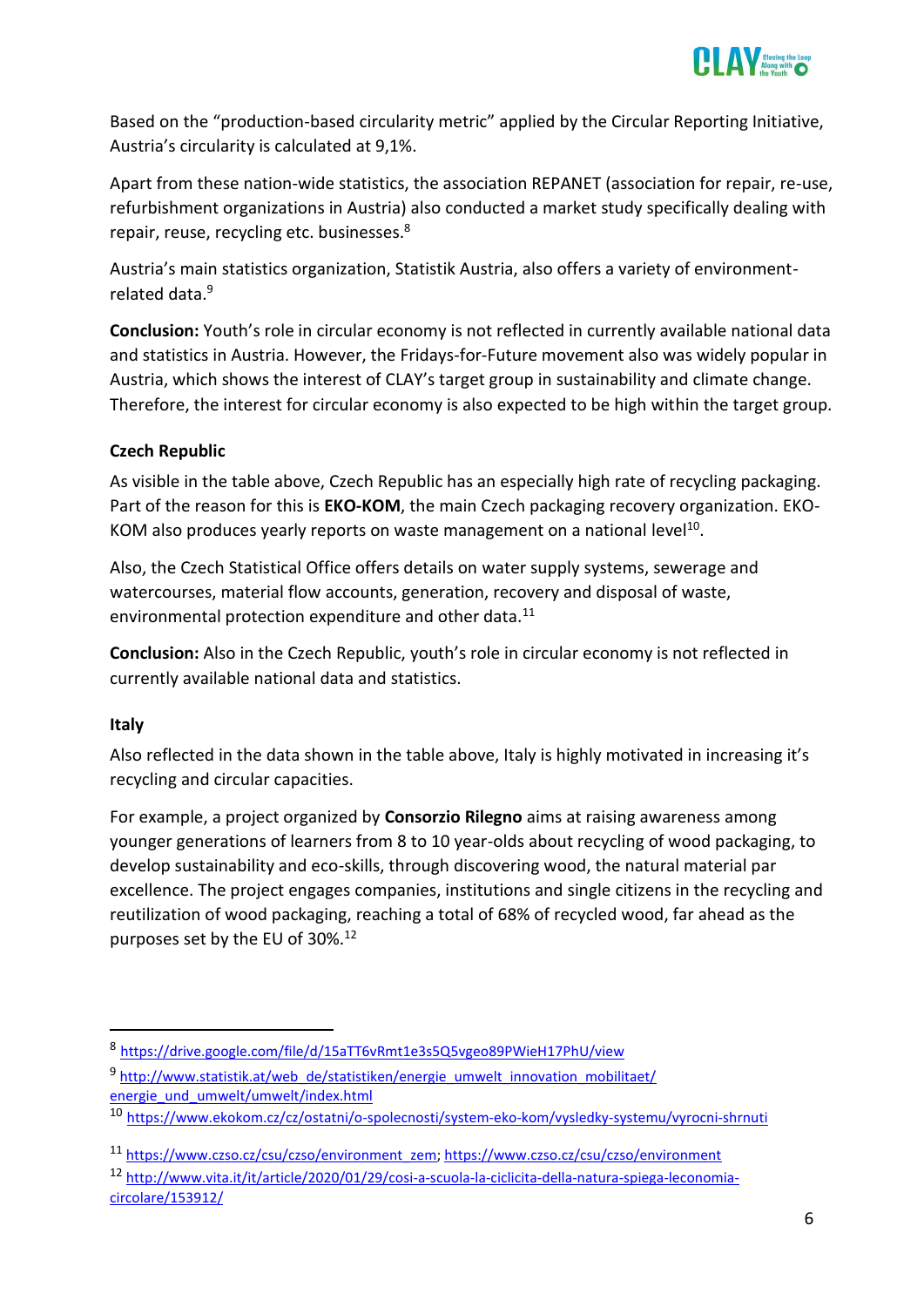

Already in 2016 (CDCNPA), Italy had developed a top-class system in the regeneration of waste oils and batteries, with great attention of recycling practices of bio-waste, with a total of 58% of bio-waste used to produce compost.<sup>13</sup>

In the **National Report of Circular Economy (Confindustria 2019)**<sup>14</sup>, Italy also presents its notable interest for closing the circularity gap, scoring 103 points, followed by UK (90) and Austria (88), resulting at the summit of European average. Italy is particularly engaged in activities to optimize the reutilization of resources, innovation of productivity categories, consumption and management of resources. In another report from 2019 by the European Commission, the implementation of circular economy by SMEs was analyzed. Italy places itself mildly above the European average (101), at the 13th position preceded by Finland and followed by Bulgaria, Austria and France. According to this indicator, the country showing most attention on circular economy in SMEs is Poland.<sup>15</sup>

Other reports also show Italy's progress towards a circular economy, placing the country above the European average in

- $\triangleright$  productivity of resources (3,5 euros of GDP produced / kg of waste in comparison with the average of 2,2 euros)
- $\triangleright$  percentage of recycling over the total disposal of waste (79% over 38%)
- $\triangleright$  employment of raw materials deriving from dumping (17% over 11,7%).<sup>16</sup>

Statistics also show (Greenitaly 2017), that over 1.6 million employees are expected to develop or possess ecological skills, of all educational instances and cultural framework, reflecting a growing interest towards green jobs within the youth. As the Italian Government stated indeed, this instance aims at reducing their carbon footprint, the impact over the planet and empower the companies with sustainable practices. Great attention is given to green jobs, engineers, architects, mechanics, technicians, installers and biological farmers are particularly required.<sup>17</sup>

An even more recent national report (Rapporto Nazionale sull'Economia Circolare in Italia, Circular Economy Network (CEN) 2019-2020) analyzes the circularity index of the country, aiming at a more efficient employment of resources in 5 macro categories: production, consumption, waste management, market for secondary raw materials, investment and

<sup>13</sup> [https://www.ecosurvey.it/wp-content/uploads/2017/08/verso-un-nuovo-modello-di-economia](https://www.ecosurvey.it/wp-content/uploads/2017/08/verso-un-nuovo-modello-di-economia-circolare_HR.pdf)[circolare\\_HR.pdf](https://www.ecosurvey.it/wp-content/uploads/2017/08/verso-un-nuovo-modello-di-economia-circolare_HR.pdf)

<sup>14</sup> [http://economiacircolare.confindustria.it/rapporto-2019-sulleconomia-circolare-italia-prima-in-europa-per](http://economiacircolare.confindustria.it/rapporto-2019-sulleconomia-circolare-italia-prima-in-europa-per-economia-circolare/)[economia-circolare/](http://economiacircolare.confindustria.it/rapporto-2019-sulleconomia-circolare-italia-prima-in-europa-per-economia-circolare/)

<sup>15</sup> [https://circulareconomynetwork.it/wp-content/uploads/2019/02/Rapporto-sulleconomia-circolare-in-Italia-](https://circulareconomynetwork.it/wp-content/uploads/2019/02/Rapporto-sulleconomia-circolare-in-Italia-2019.pdf)[2019.pdf](https://circulareconomynetwork.it/wp-content/uploads/2019/02/Rapporto-sulleconomia-circolare-in-Italia-2019.pdf) (page 50)

<sup>16</sup> Una risposta alla crisi, una sfida per il futuro[: https://bit.ly/2NDZRkC](https://bit.ly/2NDZRkC)

<sup>17</sup> [https://www.repubblica.it/dossier/ambiente/green/2020/05/18/news/](https://www.repubblica.it/dossier/ambiente/green/2020/05/18/news/lavori_green_oltre_1_6_milioni_di_posti_di_lavoro_circolari_nell_italia_pre-covid-257003661/) lavori green oltre 1 6 milioni di posti di lavoro circolari nell italia pre-covid-257003661/; [https://magazine.eon-energia.com/in-evidenza/green-jobs-popolari/#:~:text=I%20lavori%20verdi](https://magazine.eon-energia.com/in-evidenza/green-jobs-popolari/#:~:text=I%20lavori%20verdi%20si%20possono,a%20favore%20della%20sostenibilit%C3%A0%20ambientale) [%20si%20possono,a%20favore%20della%20sostenibilit%C3%A0%20ambientale](https://magazine.eon-energia.com/in-evidenza/green-jobs-popolari/#:~:text=I%20lavori%20verdi%20si%20possono,a%20favore%20della%20sostenibilit%C3%A0%20ambientale)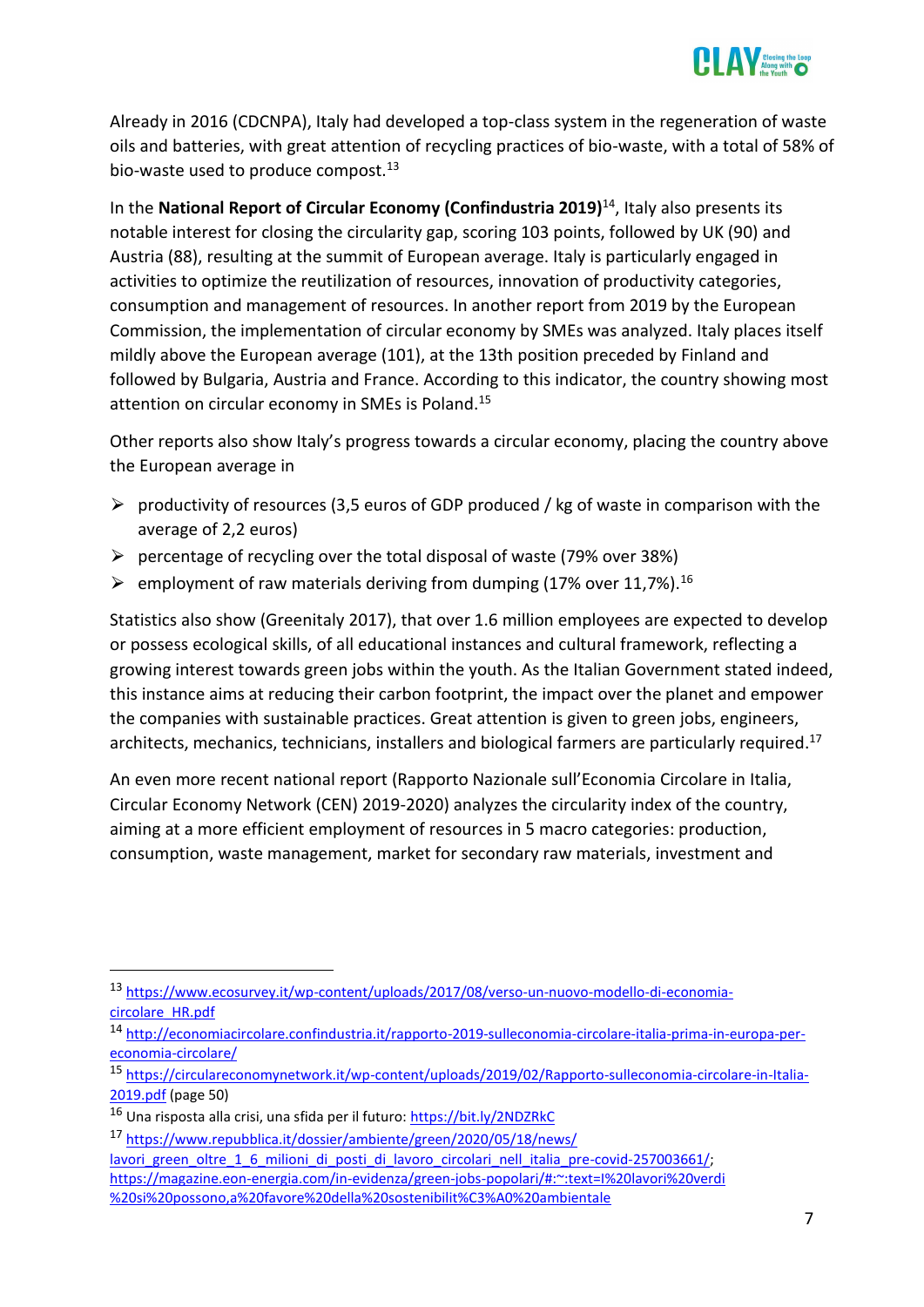

employment. In 2019 the circularity index was around 17,7%, which in scores between 2019 and 2020 remained stable with 100 points, followed by Germany (89) and France (88).<sup>18</sup>

**Conclusion:** Italy is the most engaged country in transporting the circular vision to a broad audience. Also for young people, there are projects and initiatives.

## **Turkey**

Eurostat doesn't offer the same amount of data on Turkey as on EU countries, but states that Turkey is the largest destination for waste exported from the EU, with a volume of around 11.4 MT (11.400.000.000 kg) in 2019. This also shows a fact about "Shift" countries mentioned by Circle Economy: That Shift countries often export their (non-recycled) waste to other countries.

The Turkish Statistical Institute **TurkStat** reports for 2018, the waste *disposal* facilities capacity was 56.372.768 tons. The capacity of waste *recovery* facilities was 48.079.834 tones. Since Turkey has these capacities in 2018, it became the EU's largest waste exported country in 2019.<sup>19</sup>

The **OECD Report** "Circular Economy – Waste and Materials" in 2020 found Turkey in the last place within the 29 OECD Countries, regarding the total waste in intensities per capita.<sup>20</sup> The **OECD** found in "Environmental Performance Reviews: Turkey 2019" Turkey as the fastest growing OECD economy with rapidly increasing greenhouse gas emissions. Since 2008, its economic growth has been relatively decoupled from air emissions, energy use, waste generation and water consumption. However, the high resource intensity of Turkey's economy and its heavy reliance on fossil fuels will continue to increase these environmental pressures in absolute terms. More progress is needed in the transition to a low-carbon, circular economy to improve the country's environmental performance. $21$ 

The need for circular economy is also recognized in Turkey: In 2018, an **UNDP** Workshop in was held in Istanbul on *Environment-Friendly Production*, *Responsible Consumption* and *Effective Recycling*. The report emphasizes that the plastic waste quantity in the seas tops the list of most important problems that call for global solutions, and plastic waste causes 13 billion dollars in damage to marine ecosystems. It also notes that 144 tons of plastic waste go to sea daily in Turkey – that equals 52.560 tons (52.560.000 kg) each year. Tourism being a major part of Turkey's economy, a plastic-free sea is also relevant for economic reasons.<sup>22</sup>

**Conclusion:** Being a "Grow" country, Turkey is beginning to integrate circular economy into economic growth. Youth's role in circular economy is not reflected in currently available national data and statistics.

<sup>18</sup> https://www.rinnovabili.it/economia-circolare/economia-circolare-in-italia- [https://www.eticanews.it/in](https://www.eticanews.it/in-breve/rapporto-cen-italia-ancora-prima-per-indice-di-circolarita/)[breve/rapporto-cen-italia-ancora-prima-per-indice-di-circolarita/](https://www.eticanews.it/in-breve/rapporto-cen-italia-ancora-prima-per-indice-di-circolarita/)

<sup>19</sup> [www.turkstat.gov.tr](http://www.turkstat.gov.tr/)

<sup>20</sup> [https://www.oecd.org/environment/environment-at-a-glance/Circular-Economy-Waste-Materials-Archive-](https://www.oecd.org/environment/environment-at-a-glance/Circular-Economy-Waste-Materials-Archive-March-2020.pdf)[March-2020.pdf](https://www.oecd.org/environment/environment-at-a-glance/Circular-Economy-Waste-Materials-Archive-March-2020.pdf)

<sup>21</sup> [https://www.oecd-ilibrary.org/environment/oecd-environmental-performance-reviews-turkey-](https://www.oecd-ilibrary.org/environment/oecd-environmental-performance-reviews-turkey-2019_9789264309753-en)[2019\\_9789264309753-en](https://www.oecd-ilibrary.org/environment/oecd-environmental-performance-reviews-turkey-2019_9789264309753-en)

<sup>22</sup> <https://www.tr.undp.org/>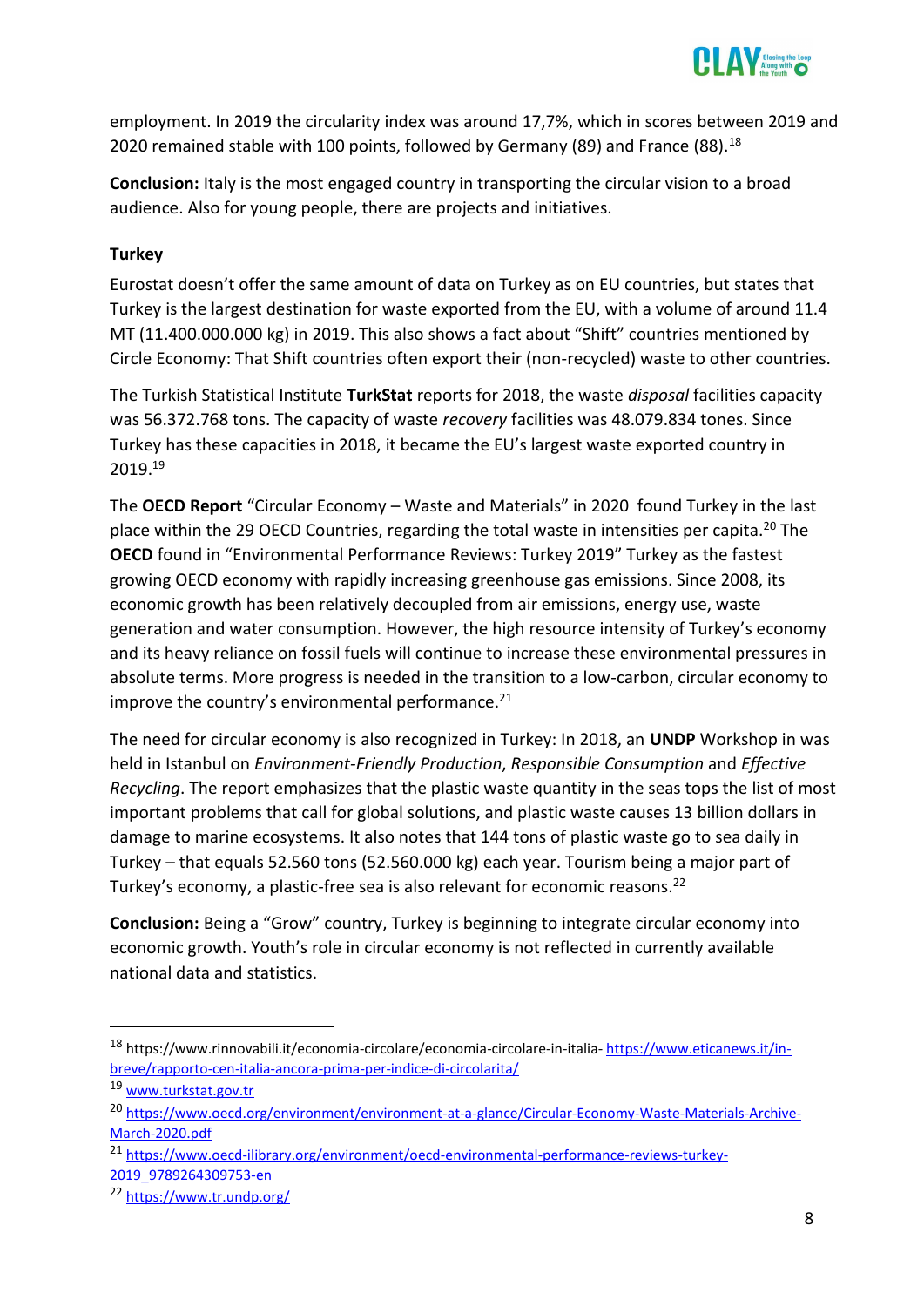

# <span id="page-10-0"></span>**Political programs, strategies, and initiatives**

Today, circular economy is the focal point for political programs, strategies, and initiatives around the world, also in all participating CLAY countries.

# <span id="page-10-1"></span>**International/Global Benchmark**

On a global level, the **United Nations' Sustainable Development Goals** (SDGs) state, that circular economy "holds particular promise for achieving multiple SDGs, including SDGs 7 on energy, 8 on economic growth, 11 on sustainable cities, 12 on sustainable consumption and production, 13 on climate change, 14 on oceans, and 15 on life on land"<sup>23</sup>.

Another UN organization, The **Partnership for Action on Green Economy (PAGE)**, was launched in 2013 as a response to the call at Rio+20 to support those countries wishing to embark on greener and more inclusive growth trajectories. PAGE seeks to put sustainability at the heart of economic policies and practices to advance the 2030 Agenda for Sustainable Development and supports nations and regions in reframing economic policies and practices around sustainability to foster economic growth, create income and jobs, reduce poverty and inequality, and strengthen the ecological foundations of their economies. PAGE brings together five UN agencies – UN Environment, International Labour Organization, UN Development Programme, UN Industrial Development Organization, and UN Institute for Training and Research – whose mandates, expertises and networks combined can offer integrated and holistic support to countries on inclusive green economy, ensuring coherence and avoiding duplication.<sup>24</sup>

The **European Union** has released an **Action Plan** for circular economy, "for a cleaner and more competitive Europe". For example, until 2035, the recycling of household and business waste shall reach 65%.<sup>25</sup>

**Conclusion:** International/Global political programs, strategies and initiatives address CE on an equally international/global level. Therefore, youth is not specifically addressed and the programs rather refer to different economic sectors and production/consumption areas. CLAY will focus on "translating" the topics of global and international (as well as national) programs and strategies for practical use by CLAY's target group.

The websites of the different organizations offer opportunities for reaching out to additional stakeholders and dissemination partners for CLAY.

<sup>&</sup>lt;sup>23</sup> [https://sustainabledevelopment.un.org/sdgs;](https://sustainabledevelopment.un.org/sdgs) [https://www.un.org/en/ga/second/73/jm\\_conceptnote.pdf](https://www.un.org/en/ga/second/73/jm_conceptnote.pdf) <sup>24</sup> <https://www.un-page.org/>

<sup>25</sup> [https://ec.europa.eu/commission/priorities/jobs-growth-and-investment/towards-circular](https://ec.europa.eu/commission/priorities/jobs-growth-and-investment/towards-circular-economy_de#documents)[economy\\_de#documents](https://ec.europa.eu/commission/priorities/jobs-growth-and-investment/towards-circular-economy_de#documents)

[https://ec.europa.eu/environment/circular-economy/pdf/new\\_circular\\_economy\\_action\\_plan.pdf](https://ec.europa.eu/environment/circular-economy/pdf/new_circular_economy_action_plan.pdf)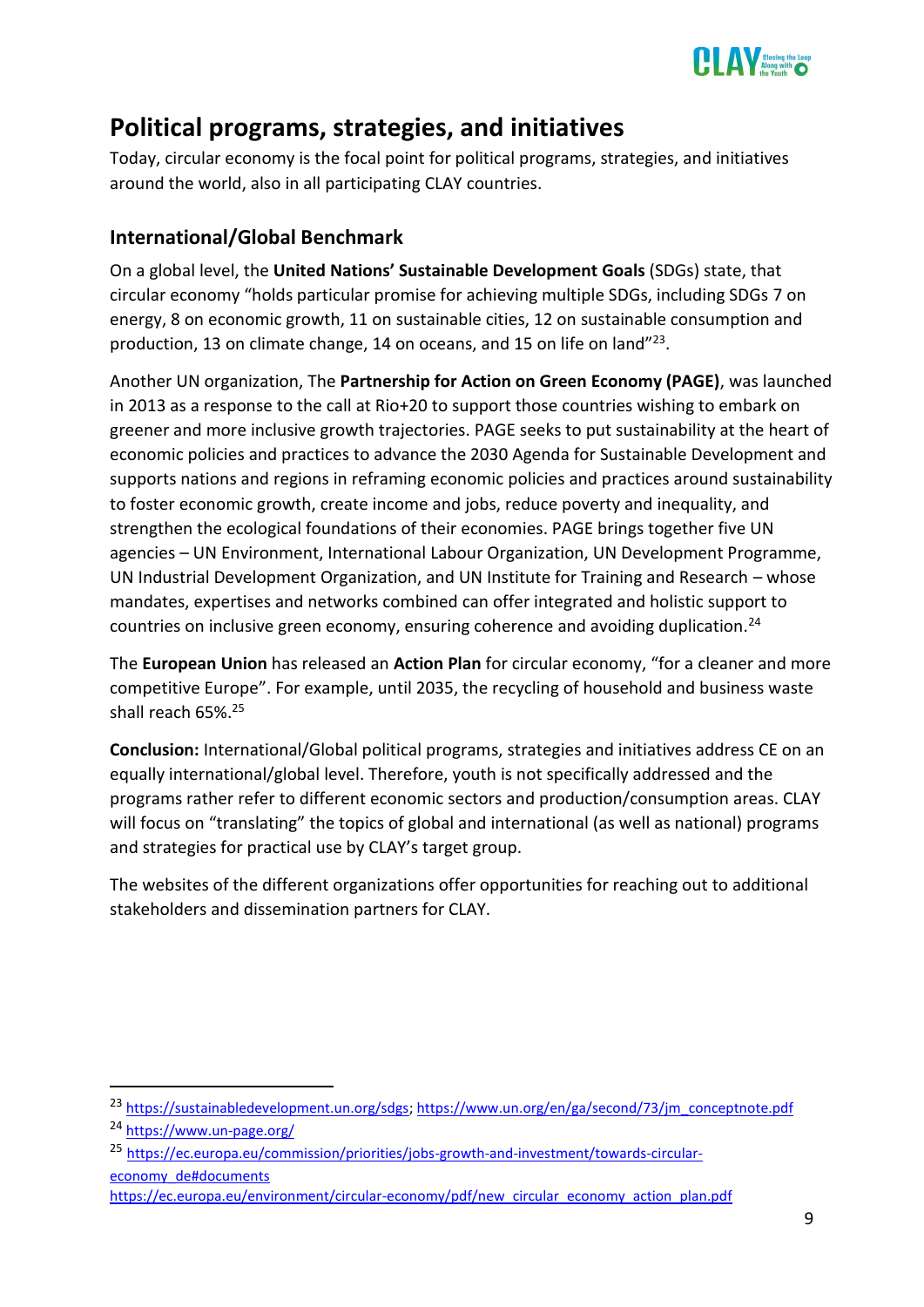

# <span id="page-11-0"></span>**National Reports**

**For all CLAY project partner countries**, the **United Nations' SDGs** are equally relevant. The **EU Action Plan** is specifically relevant for the EU countries, but also Turkey can apply similar procedures to close its respective circular gap.

## **Austria**

In Austria, circular economy is included above all in the **governmental program** for the years 2020-2024.

- $\triangleright$  In "Location and industrial policy": "Stronger alignment of national measures with the EU Commission's "Green Deal" (lighthouse projects ecologisation, circular economy, IPCEI programmes")
- ⮚ In "Climate Protection and Energy": "Cross-sectoral Climate and Circular Economy Strategy for Industry"
- ⮚ In "Environment and Nature Conservation": "Promoting circular economy among other things by legal framework conditions for the promotion of reusable containers and a package of measures. For repair business: tax incentives for repair services and the sale of repaired products and an action plan against food waste."
- ⮚ In "Work": "Circular economy development package: promoting socio-economic enterprises with recycling management (ecological and social)".<sup>26</sup>

Additional legislation includes detailed regulations on different aspects of circular economy, e.g. the **waste management law** 2002 (Abfallwirtschaftsgesetz 2002) on disposal sites, packaging, old electronic devices, batteries, recycling construction materials, old cars and motorized vehicles, wood and burning waste.<sup>27</sup>

**Conclusion:** Although circular economy is included in the government's program 2020-2024, no specific national actions are planned or being implemented for addressing the youth on circular economy topics. However, thanks to rich legislation on various topics, there are existing networks of waste consultants (e.g. VABÖ) or others (see below for stakeholders), that can be used for CLAY's project results' dissemination.

# **Czech Republic**

The **Eco-innovation action plan<sup>28</sup>** (ECO-INNOVATION at the heart of European policies) measured performance according to the 2017 eco-innovation scoreboard, and ranks Czech Republic on 18th place out of 28 EU Member States with an overall score of 97, which is 3% below the overall EU average. On the other hand, Czech Republic performs well in ecoinnovation activities ( $6<sup>th</sup>$  place of EU28) and in socio-economic outcomes ( $7<sup>th</sup>$  place of EU28).

 $26$  pp. 141-143 of government program are specifically on circular economy:

[https://www.ara.at/fileadmin/user\\_upload/Downloads/rechtliche\\_Grundlagen/Auszug\\_Regierungsprogramm\\_](https://www.ara.at/fileadmin/user_upload/Downloads/rechtliche_Grundlagen/Auszug_Regierungsprogramm_2020.pdf) [2020.pdf](https://www.ara.at/fileadmin/user_upload/Downloads/rechtliche_Grundlagen/Auszug_Regierungsprogramm_2020.pdf)

<sup>27</sup> <https://www.wko.at/service/umwelt-energie/kreislaufwirtschaft.html>

<sup>28</sup> [https://ec.europa.eu/environment/ecoap/czech-republic\\_en](https://ec.europa.eu/environment/ecoap/czech-republic_en)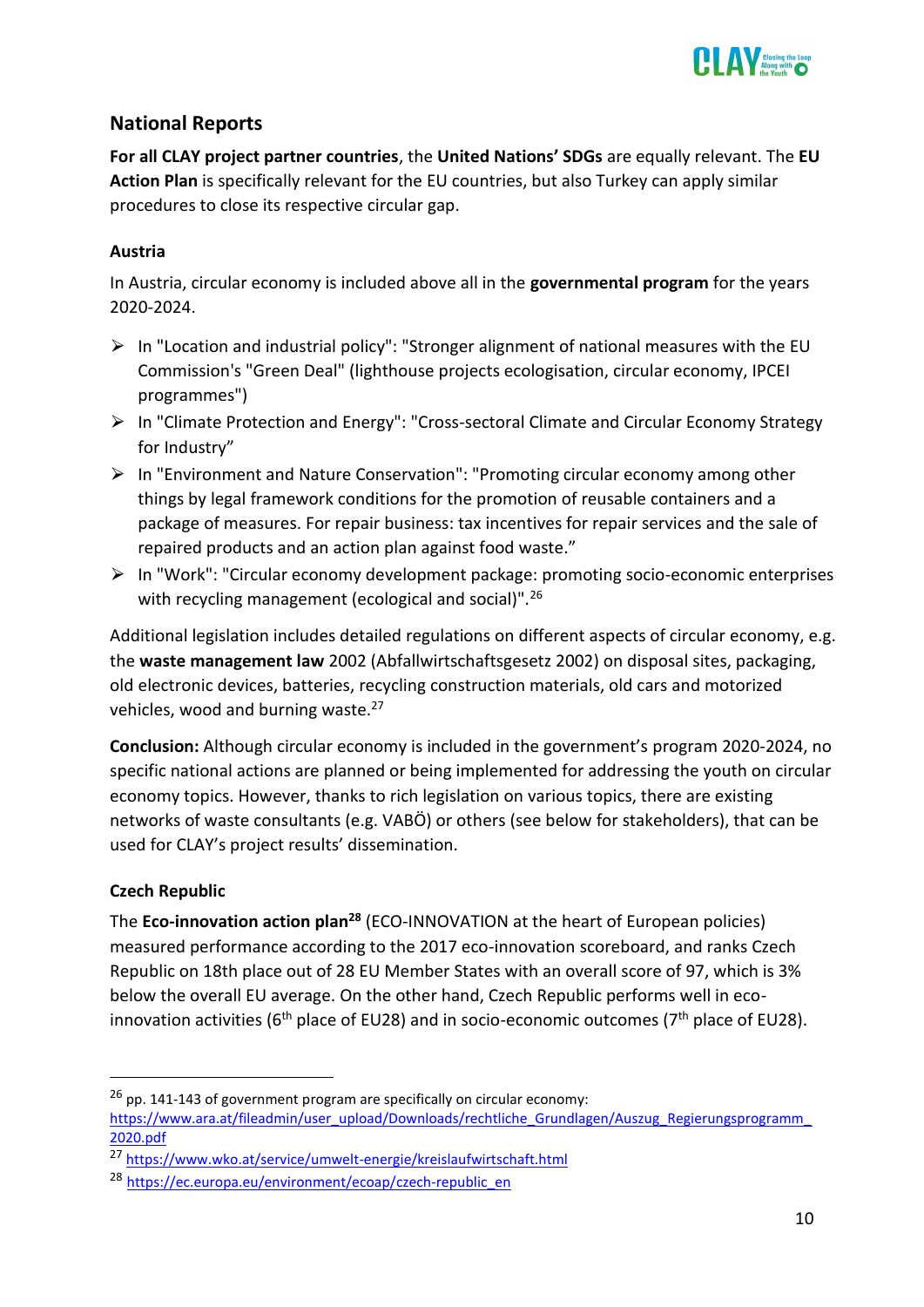

In 2018, as a preparation of the Strategic framework of circular economy of the Czech Republic – **Circular Czechia 2040** started. In cooperation with the OECD, the framework will be aimed at the whole economic cycle, not only waste. The program will be approved in 2020.<sup>29</sup> The **Strategic Framework Czech Republic 2030** was established as part of the project "System of Long-term Priorities for Sustainable Development in the State Administration"<sup>30</sup>.

National legislation in the Czech Republic is also detailed for different parts of circular economy. A **waste management plan** including waste management law (expected to be approved by parliament in July 2020) includes detailed regulations on disposal sites, packaging, old electronic devices, batteries, recycling construction materials, old cars and motorized vehicles, wood and burning waste. A **packaging management law** (also expected to be approved by parliament in July 2020) includes detailed regulation on packaging management and packaging waste management, duties of producers, importers, distributors, sellers, and contracting process with EKO-KOM.<sup>31</sup>

Another example for circular economy in Czech Republic is **CIRCULAR PRAGUE**<sup>32</sup>, a visual roadmap that identifies the strategies that are best positioned to kick-start the Czech capital's transition towards a circular economy.

**Conclusion:** Although included in the government's Strategic Framework Czech Republic 2030, no specific national actions are planned or being implemented for addressing the youth on circular economy topics.

#### **Italy**

Italy also has **national legislation** governing different aspects of circular economy, e.g. the **"End of Waste" law** (Art. 184 Dlgs 152/2006), which regulates the treatment of waste. It has to be managed, processed and recycled with respect towards the environment, guaranteeing a regulatory coverage for the development of waste management hierarchy and the promotion of circular economy across the country. A revision and integration of the law 14/06/2019, n. 55, converted the law "Sblocca cantieri" regulating the conditions of waste and regulates the disposal of products which can no longer be considered subproducts or give new functionalities to other products.<sup>33</sup>

31 [https://www.mzp.cz/cz/poh\\_cr\\_prislusne\\_dokumenty;](https://www.mzp.cz/cz/poh_cr_prislusne_dokumenty) [https://www.nku.cz/assets/o-nas/konference](https://www.nku.cz/assets/o-nas/konference-seminare/2019/kvalita-ovzdusi/cirkularni-ekonomika-v-eu-a-cr_marsak.pdf)[seminare/2019/kvalita-ovzdusi/cirkularni-ekonomika-v-eu-a-cr\\_marsak.pdf;](https://www.nku.cz/assets/o-nas/konference-seminare/2019/kvalita-ovzdusi/cirkularni-ekonomika-v-eu-a-cr_marsak.pdf)

<sup>&</sup>lt;sup>29</sup> [h](https://www.mzp.cz/cz/news_191011_OECD_pomuze_Ceske_republice_pripravou_strategie_obehoveho_hospodarstvi)ttps://www.mzp.cz/cz/news\_191011\_OECD\_pomuze\_Ceske\_republice\_pripravou\_strategie [obehoveho\\_hospodarstvi](https://www.mzp.cz/cz/news_191011_OECD_pomuze_Ceske_republice_pripravou_strategie_obehoveho_hospodarstvi)

<sup>30</sup> [https://www.vlada.cz/assets/ppov/udrzitelny-rozvoj/projekt-OPZ/Strategic\\_Framework\\_CZ2030.pdf](https://www.vlada.cz/assets/ppov/udrzitelny-rozvoj/projekt-OPZ/Strategic_Framework_CZ2030.pdf)

[https://www.mzp.cz/cz/news\\_20191207\\_cesko\\_ceka\\_velka\\_odpadkova\\_revoluce\\_vlada\\_dnes\\_schvalila\\_novo](https://www.mzp.cz/cz/news_20191207_cesko_ceka_velka_odpadkova_revoluce_vlada_dnes_schvalila_novou_odpadovou_legislativu) [u\\_odpadovou\\_legislativu;](https://www.mzp.cz/cz/news_20191207_cesko_ceka_velka_odpadkova_revoluce_vlada_dnes_schvalila_novou_odpadovou_legislativu) [https://www.mzp.cz/cz/obaly;](https://www.mzp.cz/cz/obaly) [https://www.ekokom.cz/cz/klienti/povinnosti-ze](https://www.ekokom.cz/cz/klienti/povinnosti-ze-zakona)[zakona](https://www.ekokom.cz/cz/klienti/povinnosti-ze-zakona)

<sup>32</sup> <https://www.circle-economy.com/insights/circular-prague>

<sup>33</sup> Arpae Emilia Romagna, 2019;

[https://www.arpae.it/cms3/documenti/\\_cerca\\_doc/ecoscienza/ecoscienza2019\\_5/Ecoscienza2019\\_5.pdf;](https://www.arpae.it/cms3/documenti/_cerca_doc/ecoscienza/ecoscienza2019_5/Ecoscienza2019_5.pdf) (page 19)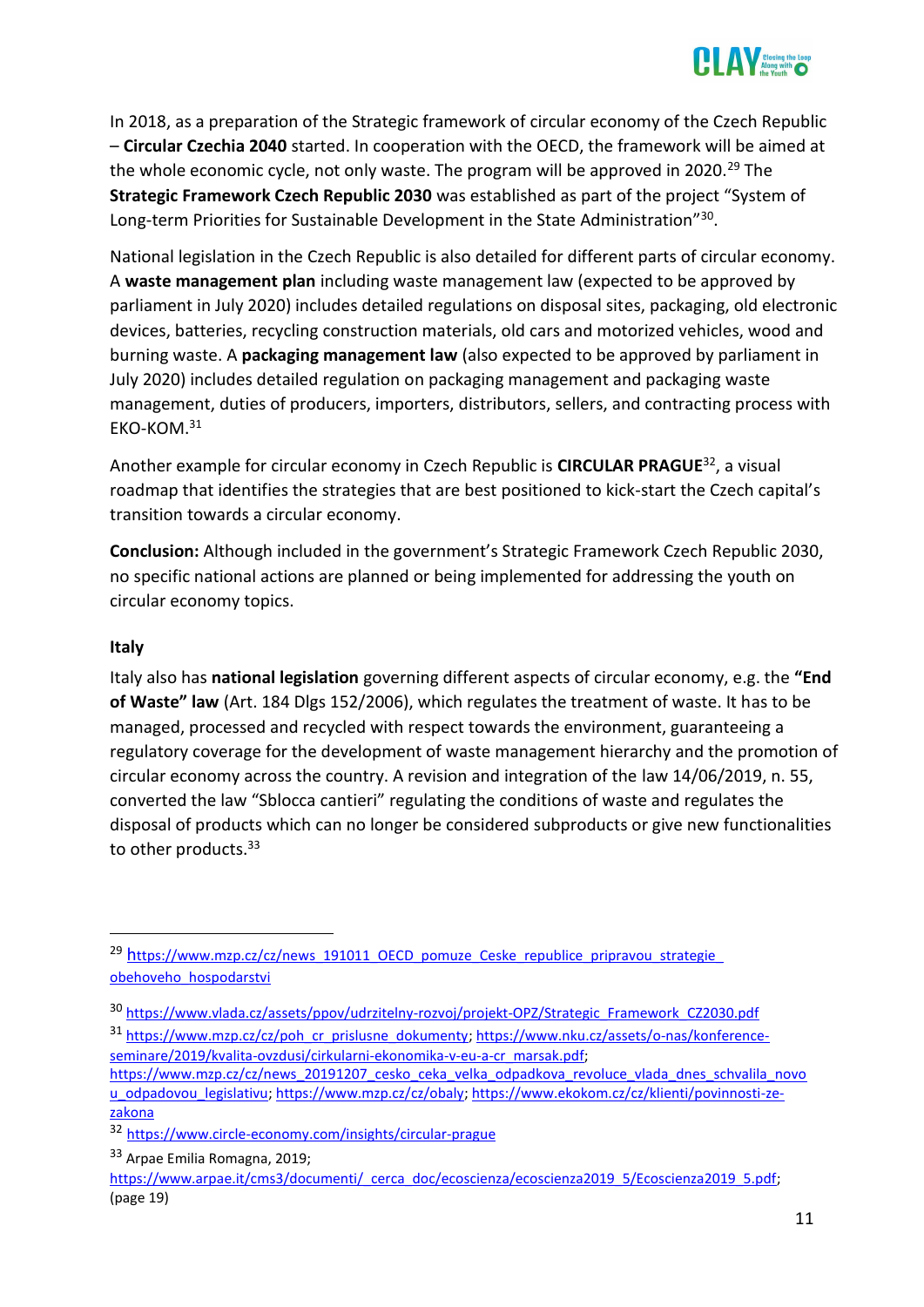

**Green Deal per l'Italia** is an Italian initiative based on Pacchetto Europeo sull'Economia Circolare, 2020 (European Package for Circular Econoomy). The minister of the environment set a series of objectives to be achieved, e.g. 50% of recycled waste up to 2025, 60% 2030, 65% up to 2035; bio-waste should be recycled to create compost.<sup>34</sup>

The **Legambiente Decalogue** (2019) is a document containing 10 objectives to be achieved by the Italian Government in terms of circular economy. It contains the following weak points to be reinforced:<sup>35</sup>

- 1. End of waste: simplification of the recycling process to avoid congestion of dumps.
- 2. More structures and less waste.
- 3. Increment the activity of the consortia.
- 4. Tariffs to produce less waste.
- 5. New eco-tax over disposed waste of resources.
- 6. Greener contracts.
- 7. New laws to be approved for the protection of water resources from the diffusion of plastic.
- 8. Less single-use plastic to be implemented in markets.
- 9. More auditing to compel with unfair concurrency.
- 10. Promote process / product innovation.

Another initiative, **Start to be Circular** (2017) is a project aiming at meeting young start uppers to promote entrepreneurship of younger generations and switch to a circular economy and to foster innovation and sustainability.<sup>36</sup>

**Conclusion:** There already are initiatives in Italy that promote the idea of circular economy to young people. CLAY will complement and extend these initiatives and offers an additional element – the circular behaviour index – that will prove useful to the other initiatives as well.

#### **Turkey**

Turkey has also developed a **National Waste Management Action Plan<sup>37</sup>** for the years 2016- 2023. Up to date as part of Turkey's compliance with EU environmental legislation, it has been prepared to provide many plans. These plans include:

# 1. **Environmental High Cost Investments Planning (EHCIP)**

Turkey's waste management has analyzed the current situation and the Packaging and Packaging Waste Directive and the Landfill Directive to harmonize with EU legislation 'by creating waste management scenarios for the harmonization, necessary cost evaluation and possible financial resource needs have been identified. Investment calendar in the implementation of the Directives and suggestions were made for the transition process.

<sup>34</sup> [https://www.italiacircolare.it/it-it/litalia-pronta-a-recepire-il-pacchetto-europeo-per-leconomia](https://www.italiacircolare.it/it-it/litalia-pronta-a-recepire-il-pacchetto-europeo-per-leconomia-circolare.aspx)[circolare.aspx](https://www.italiacircolare.it/it-it/litalia-pronta-a-recepire-il-pacchetto-europeo-per-leconomia-circolare.aspx)

<sup>35</sup> [https://www.arpae.it/cms3/documenti/\\_cerca\\_doc/ecoscienza/ecoscienza2019\\_5/Ecoscienza2019\\_5.pdf](https://www.arpae.it/cms3/documenti/_cerca_doc/ecoscienza/ecoscienza2019_5/Ecoscienza2019_5.pdf) (page 20)

<sup>36</sup> <http://www.vita.it/it/article/2017/09/19/economia-circolare-e-giovani-startupper-alla-prova/144528/>

<sup>37</sup> [https://webdosya.csb.gov.tr/db/cygm/haberler/ulusal\\_at-k\\_yonet-m--eylem\\_plan--20180328154824.pdf](https://webdosya.csb.gov.tr/db/cygm/haberler/ulusal_at-k_yonet-m--eylem_plan--20180328154824.pdf)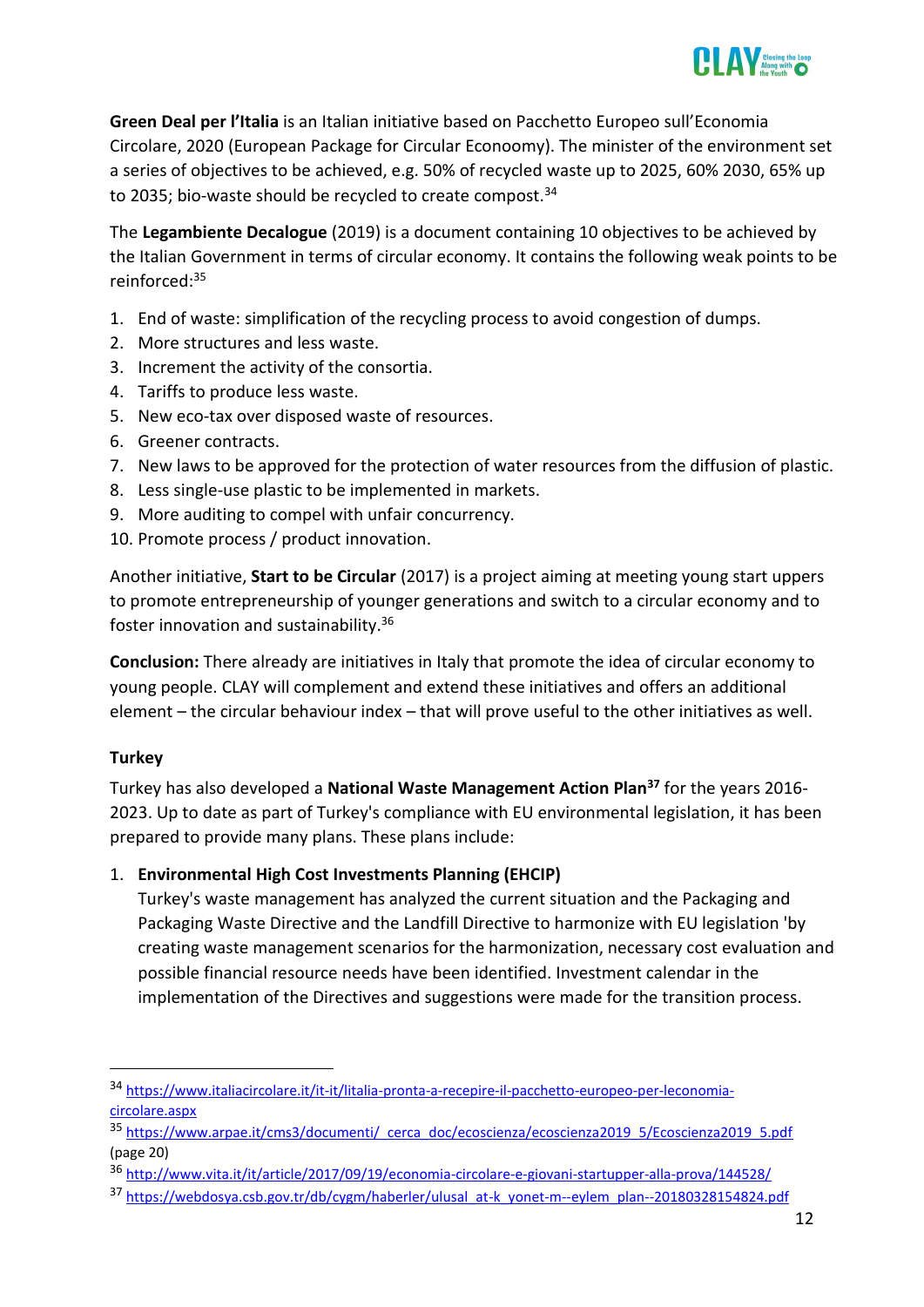

## 2. **National Environment Integrated Adaptation Strategy Document**

This report contains technical and institutional infrastructure needed and necessary to carry out environmental improvements and adjustments to adapt to Turkey's EU environmental acquis.

- 3. **Solid Waste Master Plan**
- 4. **Waste Management Action Plan**
- 5. **National Recycling Strategy Document and Action Plan**

Also, in **Turkey's 11th Development Plan** (2019) on page 170-188 ,there are specific articles related to circular economy, waste management and recycling management and sustainable development goals.<sup>38</sup>

**Conclusion:** Although included in the government's legislations and regulations between 2016 - 2023, no specific national actions are planned or being implemented for addressing the youth on circular economy topics.

<sup>38</sup> <http://www.sbb.gov.tr/wp-content/uploads/2019/07/On-Birinci-Kalkinma-Plani.pdf>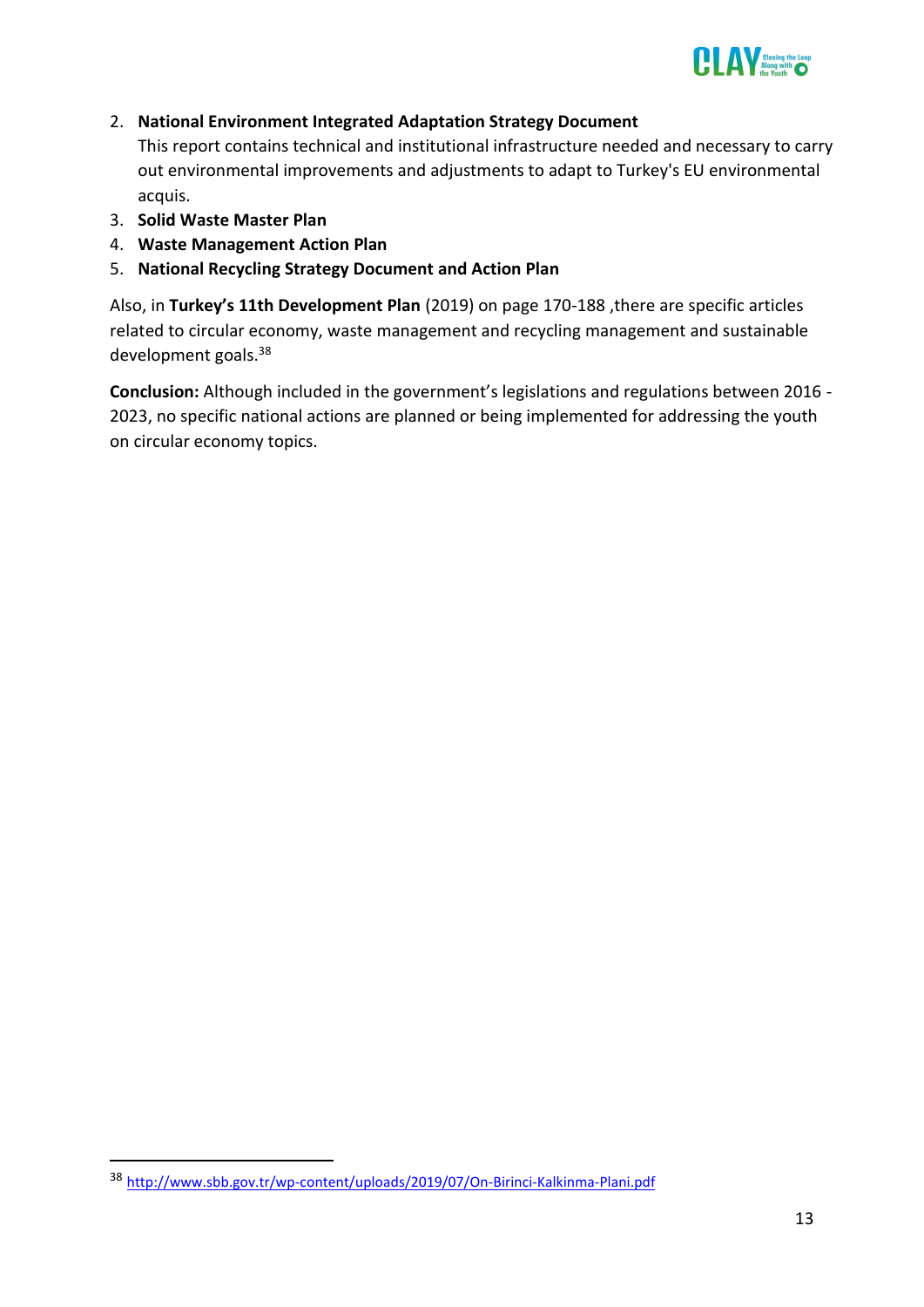

# **Stakeholder Research**

The following table shows a compilation of the research on stakeholders conducted by all CLAY partners. The bold/italics in column "Short description" indicate the relevance of the stakeholders for CLAY.

<span id="page-15-0"></span>

| <b>Stakeholder</b>        | Cou        | <b>Short description</b>                                            | Link                                                                          |
|---------------------------|------------|---------------------------------------------------------------------|-------------------------------------------------------------------------------|
|                           | ntry       |                                                                     |                                                                               |
| Circle Economy            | <b>INT</b> | NPO; mission is to accelerate the practical and scalable            | https://www.circle-economy.com/                                               |
|                           |            | implementation of the circular economy                              |                                                                               |
|                           |            | Potential role for CLAY: input/material on CE topics                |                                                                               |
| Ellen MacArthur           | <b>INT</b> | The Ellen MacArthur Foundation works in Education & Training,       | https://www.ellenmacarthurfoundation.org/                                     |
| Foundation                |            | Business & Government, Insight & Analysis, Systemic Initiatives     |                                                                               |
|                           |            | and Communications to accelerate the transition to a circular       |                                                                               |
|                           |            | economy.                                                            |                                                                               |
|                           |            | Potential role for CLAY: input/material on CE topics                |                                                                               |
| Circular Economy Club     | <b>INT</b> | The Circular Economy Club (CEC) is the largest international        | https://www.circulareconomyclub.com/                                          |
|                           |            | network of circular economy professionals with 260 CEC local        |                                                                               |
|                           |            | chapters in 110 countries. CEC's activity is global, non-profit and |                                                                               |
|                           |            | free to join. CEC's mission is to bring the circular economy to     |                                                                               |
|                           |            | every corner of the world.                                          |                                                                               |
|                           |            | Potential role for CLAY: input/material on CE topics                |                                                                               |
| European Data portal      | <b>INT</b> | Open Data and the Circular Economy                                  | https://www.europeandataportal.eu/en/highlights/                              |
|                           |            | Potential role for CLAY: input/material on CE topics                | open-data-and-circular-economy                                                |
| World Bank Group          | INT        | World Bank on Circular Economy                                      | https://olc.worldbank.org/content/circular-economy                            |
|                           |            | Potential role for CLAY: input/material on CE topics                |                                                                               |
| <b>Embassy of Denmark</b> | <b>INT</b> | Youth roles in circular economy                                     | https://ec.europa.eu/environment/international issues/                        |
|                           |            | Potential role for CLAY: input/material on CE topics                | cem presentations/Rasmus%20-%20Youth%20Role%20in<br>%20Circular%20Economy.pdf |
| <b>RENEW2020</b>          | <b>INT</b> | Erasmus+ project: RENEW2020 is a European project that gives        | https://www.rreuse.org/leading-young-people-to-make-a-                        |
|                           |            | young people and people from disadvantaged groups                   | circular-economy-happen/                                                      |
|                           |            | entrepreneurial skills which encourage them to seize the            |                                                                               |
|                           |            | opportunities of the circular economy related to re-use, repair and |                                                                               |
|                           |            | upcycling.                                                          |                                                                               |
|                           |            | Potential role for CLAY: input/material on CE topics                |                                                                               |
| PAGE (UN)                 | <b>INT</b> | The Partnership for Action on Green Economy (PAGE) also targets     |                                                                               |
|                           |            | the youth on circular economy.                                      | https://www.un-page.org/youth-green-entrepreneurship-                         |
|                           |            |                                                                     | circular-economy                                                              |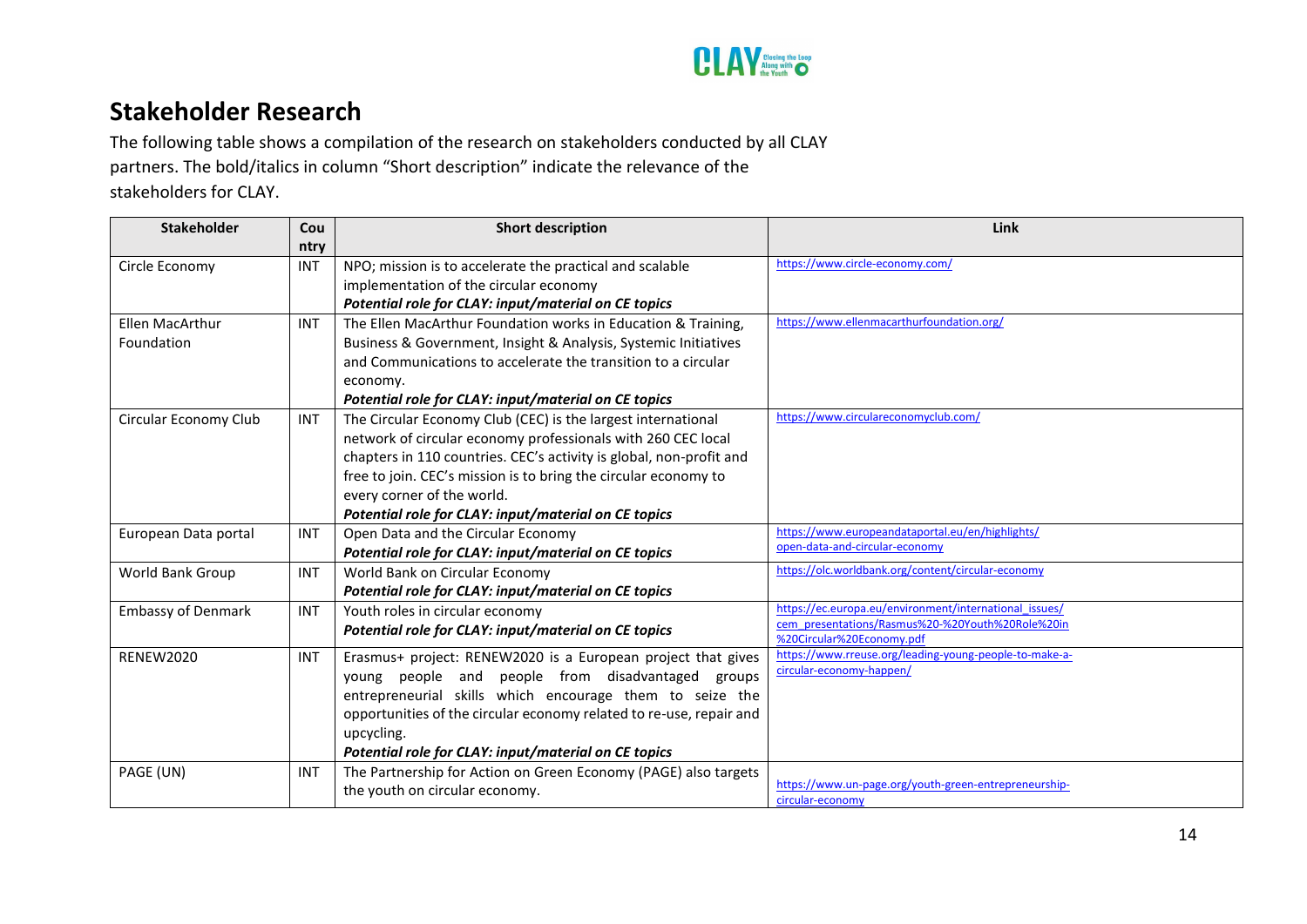

|                                  |            | Potential role for CLAY: input/material on CE topics                |                                                        |
|----------------------------------|------------|---------------------------------------------------------------------|--------------------------------------------------------|
| Circular Economy Toolkit         | INT        | Toolkit, Assessment Tool, Workshops on CE topics/university of      | http://circulareconomytoolkit.org/maintain-repair.html |
|                                  |            | Cambridge;                                                          |                                                        |
|                                  |            | Potential role for CLAY: input, materials for content               |                                                        |
| European Circular                | <b>INT</b> | A joint initiative by the European Commission and the European      | https://circulareconomy.europa.eu/platform/            |
| Economy Stakeholder              |            | Economic and Social Committee; On this virtual platform you can     |                                                        |
| Platform                         |            | contribute by submitting content for this website (good practice,   |                                                        |
|                                  |            | publication, event, network) - engage with other stakeholders       |                                                        |
|                                  |            | on our discussion forum - and stay up-to-date with all ongoing      |                                                        |
|                                  |            | activities of the Platform by subscribing to our newsletter.        |                                                        |
|                                  |            | Potential role for CLAY: network, dissemination, input/material     |                                                        |
|                                  |            | for <i>IO3</i>                                                      |                                                        |
| Erasmus+ project                 | <b>INT</b> | Ended 2019; Aims at increasing the circularity gap and foster       | http://cyclecc.eu/austrian/                            |
| "CYCLE"                          |            | circular economic skills of trainers engages within adult education | https://www.arcolab.org/progetto-cycle-la-formazione-  |
|                                  |            | through the use of open educational resources and innovative        | per-adulti-di-economia-circolare/                      |
|                                  |            | technologies.                                                       |                                                        |
|                                  |            | Potential role for CLAY: interesting partners for dissemination in  |                                                        |
|                                  |            | other countries and/or training materials etc.                      |                                                        |
| <b>Circular Futures Platform</b> | AT         | Platform for circular economy in Austria;                           | https://www.circularfutures.at/                        |
|                                  |            | Potential role for CLAY: network/dissemination, best practices,     |                                                        |
|                                  |            | events/participate, literature and fact sheets.                     |                                                        |
| CEC4EUROPE - circular            | AT         | Research network based on an initiative by Austrian ARA AG          | https://www.cec4europe.eu/                             |
| economy coalition for            |            | (waste and recycling agency/corporation);                           |                                                        |
| Europe                           |            | Potential role for CLAY: network, input/feedback for IOs            |                                                        |
| Ecodesign                        | AT         | Research body Ecodesign of the Technical University Vienna;         | http://www.ecodesign.at/startseite                     |
|                                  |            | Potential role for CLAY: network, dissemination, input for IO2      |                                                        |
|                                  |            | (experts), IO3 (content)                                            |                                                        |
| VABÖ Verband                     | AT         | Voluntary network of Austrian environment and waste                 | https://www.vaboe.at/                                  |
| Abfallberatung                   |            | consultants in Austria; also issues a "newspaper"; Potential role   |                                                        |
| Österreich                       |            | for CLAY: network, dissemination                                    |                                                        |
| EU Umweltbüro                    | AT         | Austrian branch of European Environmental Bureau; Potential         | https://www.eu-umweltbuero.at/                         |
| Österreich                       |            | role for CLAY: network, dissemination                               |                                                        |
| Verein RepaNet                   | AT         | Austrian network for re-use and recycling organizations;            | https://www.repanet.at/                                |
|                                  |            | 23 consulting organizations, 27 course and training providers;      |                                                        |
|                                  |            | Potential role for CLAY: network, dissemination, target group       |                                                        |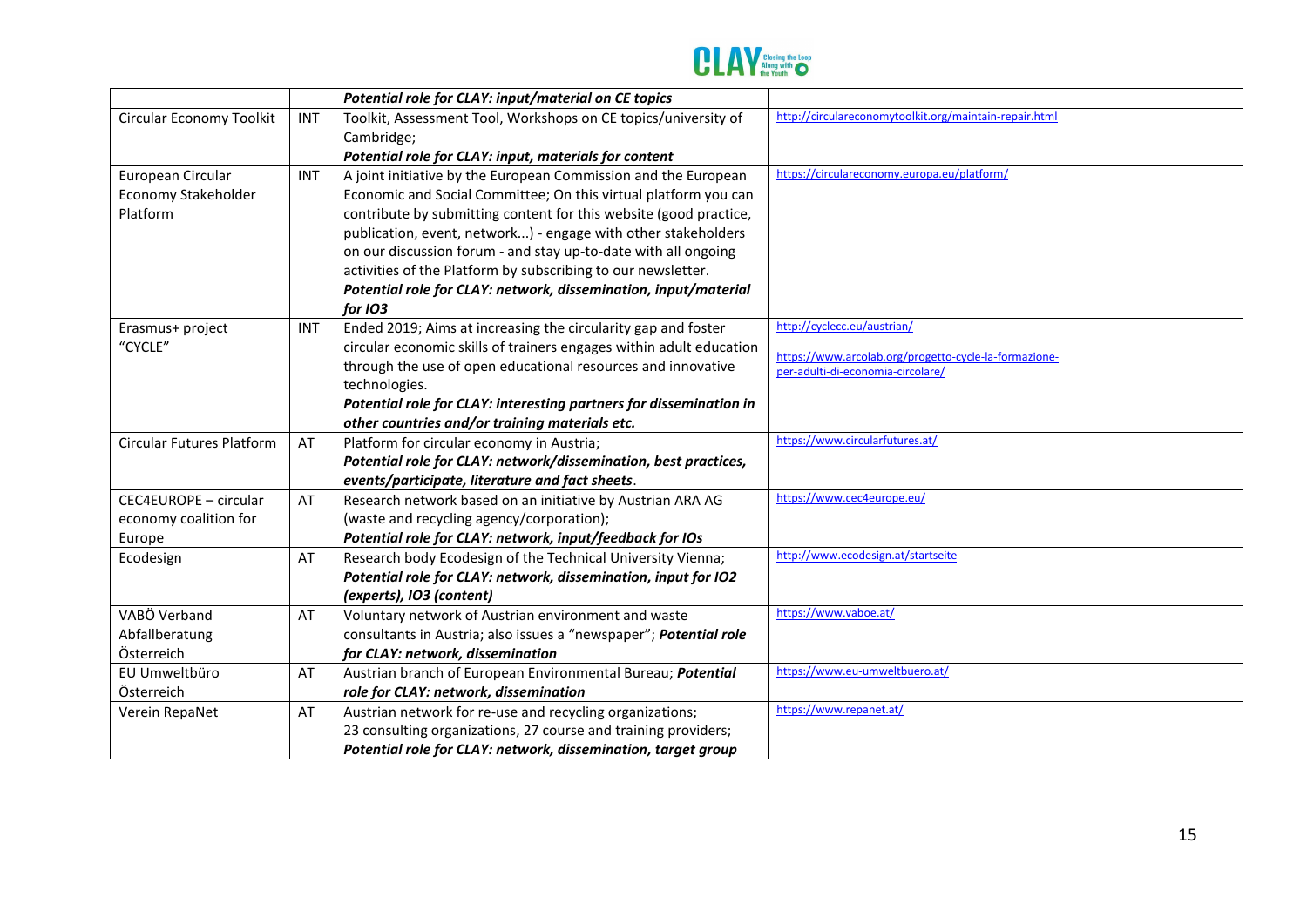

| ÖGUT Österreichische      |    |                                                                       | https://www.oegut.at/de/                                 |
|---------------------------|----|-----------------------------------------------------------------------|----------------------------------------------------------|
|                           | AT | Independent NPO, active for more than 30 years working for a          |                                                          |
| Gesellschaft für Umwelt   |    | transition to a sustainable strategy for economy and society.         |                                                          |
| und Technik (Austrian     |    | Offers trainings and workshops;                                       |                                                          |
| society for environment   |    | Potential role for CLAY: network, target group, dissemination         |                                                          |
| and technics)             |    |                                                                       |                                                          |
| <b>WWF Austria</b>        | AT | WWF Austria's section Climate & Energy also works on CE;              | https://www.wwf.at/de/kreislaufwirtschaft-entwicklungen- |
|                           |    | Potential role for CLAY: network, dissemination, input, target        | chancen-und-strategien-fuer-oesterreichs-unternehmen/    |
|                           |    | group                                                                 |                                                          |
| <b>Quality Austria</b>    | AT | Training provider offering courses on "cradle-to-cradle" to           | https://www.qualityaustria.com/produkt/cradle-to-cradle- |
|                           |    | promote CE;                                                           | und-iso-konzepte-zur-foerderung-der-kreislaufwirtschaft/ |
|                           |    | Potential role for CLAY: network, input, dissemination                |                                                          |
| Ressourcenforum Austria   | AT | Organisation by Austrias business advocacy groups on resource         | https://www.ressourcenforum.at/                          |
|                           |    | efficiency and CE;                                                    |                                                          |
|                           |    | Potential role for CLAY: network, dissemination                       |                                                          |
|                           | AT | Initiative by Austria's ministry for climate protection; idea sharing | www.nachhaltigesoesterreich.at                           |
| Aktionstage               |    |                                                                       |                                                          |
| Nachhaltigkeit (action    |    | platform; European week of Sustainability from 8.10.2020;             |                                                          |
| days for sustainability)  |    | Potential role for CLAY: network, dissemination                       |                                                          |
| IBO Ökologisch Bauen,     | AT | Organisation focusing on ecological buildings and construction;       | https://www.ibo.at/                                      |
| gesund wohnen             |    | Potential role for CLAY: network, dissemination                       | https://www.ibo.at/wissensverbreitung/ibomagazin-online/ |
| (ecological construction, |    |                                                                       | ibo-magazin-artikel/data/circular-economy-jetzt/         |
| healthy living)           |    |                                                                       |                                                          |
| Clean Tech Cluster        | AT | Platform focusing on technological aspects of circular economy        | https://www.cleantech-cluster.at/                        |
| Austria                   |    | and promotes cluster initiatives and CE innovation;                   |                                                          |
|                           |    | Potential role for CLAY: network, input, dissemination                |                                                          |
| <b>UFH</b>                | AT | Austrian company focusing on trade of secondary raw materials;        | https://ufh.at/                                          |
|                           |    | Potential role for CLAY: input, network, additional best practice?    |                                                          |
| <b>UBZ Styria</b>         | AT | Environment-Education-Centre Styria - conducts events,                | https://www.ubz-stmk.at/                                 |
|                           |    | materials and services on environment-related topics;                 |                                                          |
|                           |    | Potential role for CLAY: network, target group                        |                                                          |
| University of Graz        | AT | Institute of Systems Sciences, Innovation and Sustainability          | https://sis.uni-graz.at/en/                              |
|                           |    | Research;                                                             |                                                          |
|                           |    | Potential role for CLAY: experts, dissemination, network              |                                                          |
| University of Vienna      | AT | Institute for Managing Sustainability;                                | https://www.wu.ac.at/en/sustainability                   |
|                           |    | Potential role for CLAY: experts, dissemination, network              |                                                          |
| Institut cirkulární       | CZ | INCIEN is a non-profit, non-governmental organization focusing        | https://incien.org/                                      |
|                           |    | on innovative environmental management in the Czech Republic;         |                                                          |
| ekonomiky                 |    |                                                                       |                                                          |
|                           |    | Potential role for CLAY: network, dissemination, IO3 (content)        |                                                          |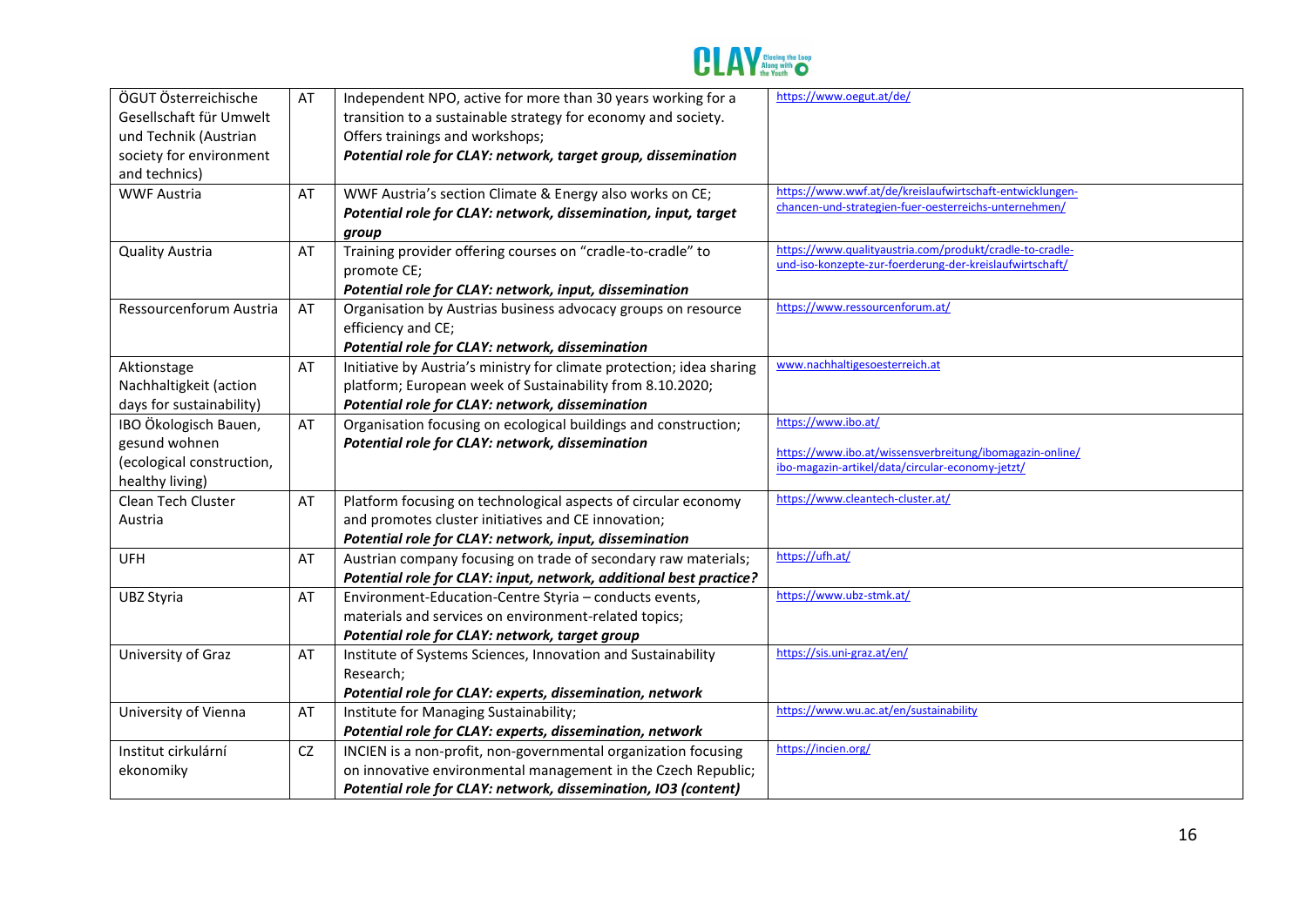

| Zajímej se                                                                            | CZ                     | Unique information portal about the circular economy in the<br>Czech Republic, focus on the latest circular trends in the business<br>world, municipal sector, eco-innovation and lifestyle<br>Potential role for CLAY: IO3 (content)                                                                                                | https://zajimej.se/                                                                                                           |
|---------------------------------------------------------------------------------------|------------------------|--------------------------------------------------------------------------------------------------------------------------------------------------------------------------------------------------------------------------------------------------------------------------------------------------------------------------------------|-------------------------------------------------------------------------------------------------------------------------------|
| Třídění odpadu                                                                        | CZ                     | Portal about waste recycling.<br>Potential role for CLAY: input for IO2 (experts), IO3 (content)                                                                                                                                                                                                                                     | https://www.trideniodpadu.cz/recyklace                                                                                        |
| EKO-KOM                                                                               | CZ                     | This NGO established and has been effectively run the country<br>waste management system (called EKO-KOM), that ensures<br>separation, recycling and re-use of the waste on European level.<br>Potential role for CLAY: network, dissemination, IO3 (content)                                                                        | https://www.ekokom.cz/cz/ostatni/o-spolecnosti/system-eko-<br>kom/o-systemu                                                   |
| Ministry of the<br>Environment of the<br>Czech Republic                               | CZ                     | Newsletter about the Circular Economy in the CR.<br>Potential role for CLAY: dissemination                                                                                                                                                                                                                                           | https://www.mzp.cz/cz/news_obehove-hospodarstvi-je-<br>tematem-prvniho-cisla-letosniho-zpravodaje                             |
| University of Chemistry<br>and Technology Prague                                      | CZ                     | Educational program (study) for public, especially production<br>company managers: Circular Economy (starts in September 2020)<br>Potential role for CLAY: network, dissemination                                                                                                                                                    | https://cv.vscht.cz/kurzy-cv/obehove-hospodarstvi/obehove<br>-hospodarstvi                                                    |
| Ministry of Industry and<br>Trade                                                     | <b>CZ</b>              | Přeměna odpadu na zdroje: Competition aimed at enlightment of<br>entrepreneurs and public in the field of circular economy to<br>support the transition. The national competition is realized by<br>Ministry of Industry and Trade in cooperation with the<br>CzechInvest Agency.<br>Potential role for CLAY: network, dissemination | https://www.prumyslovaekologie.cz/info/startuje-4-rocnik-<br>souteze-premena-odpadu-na-zdroje                                 |
| CIRA Advisory s.r.o.<br>(CIRAA)                                                       | CZ                     | Consultancy on circular economy across all economical segments<br>from agriculture and waste management to innovative ways<br>including digital technologies.<br>Potential role for CLAY: input/material for IO3,<br>network/dissemination                                                                                           | https://www.ciraa.eu/<br>https://feedit.cz/2020/05/12/incien-a-ciraa-spousti-vzdelavaci-<br>platformu-o-cirkularni-ekonomice/ |
| EnviWeb                                                                               | <b>CZ</b>              | Environmental news service<br><b>Potential role for CLAY: dissemination</b>                                                                                                                                                                                                                                                          | http://www.enviweb.cz/                                                                                                        |
| Moravian-Silesian<br><b>Innovation Centre</b><br>Ostrava                              | <b>CZ</b>              | MSIC's main mission is to provide professional services which<br>embrace growth and innovation in companies.<br>Potential role for CLAY: network, dissemination                                                                                                                                                                      | https://www.ms-ic.cz/en/                                                                                                      |
| <b>AISEC The Italian</b><br>Association for the<br>development of circular<br>economy | $\mathsf{I}\mathsf{T}$ | AISEC is a NGO which aims at raising awareness about circular<br>economy through counseling with companies, universities and<br>individuals in general, to coordinate ideas and solutions to create<br>joint purposes and communication with different categories.                                                                   | https://www.aisec-economiacircolare.org/                                                                                      |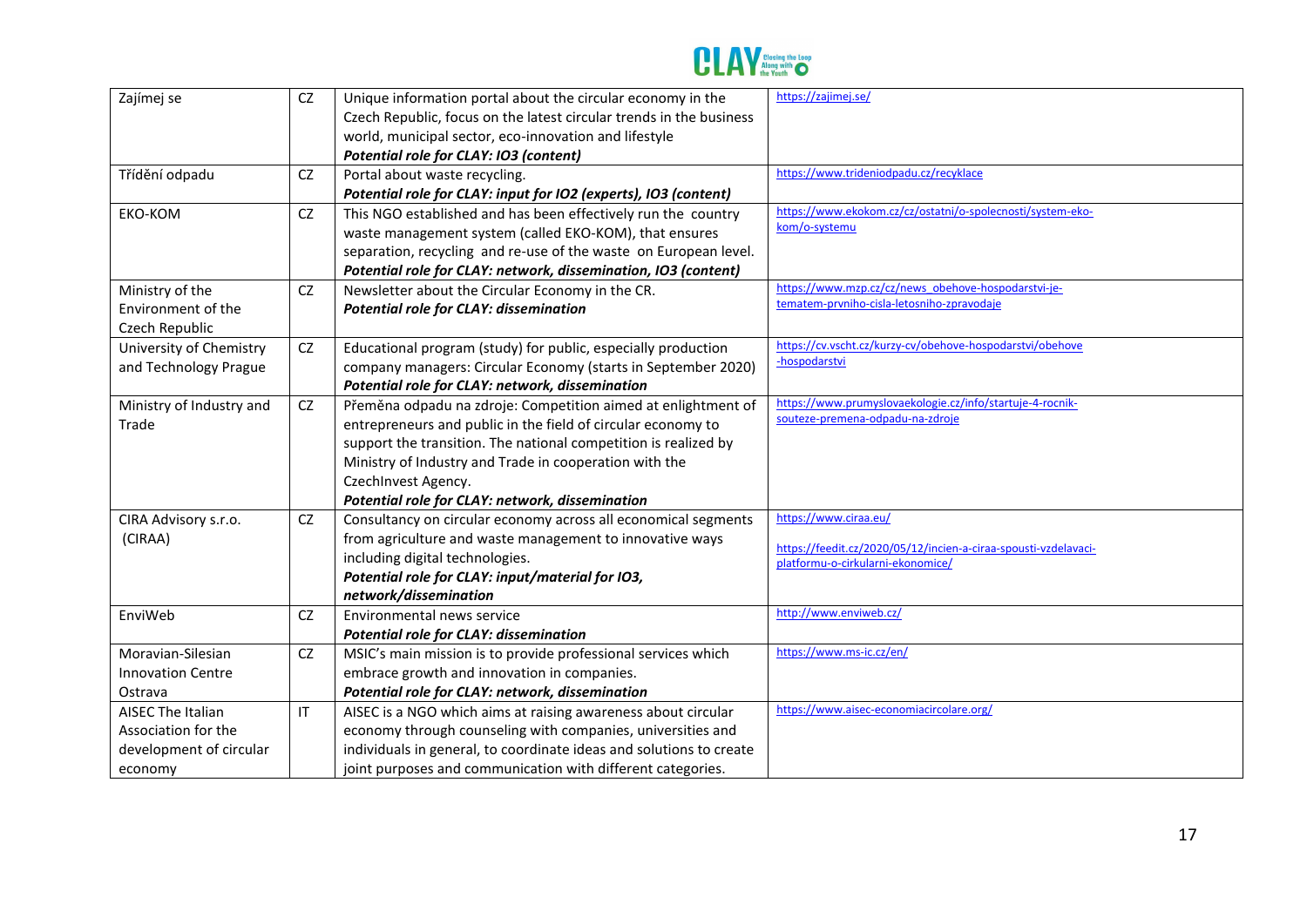

|                           |                        | Potential role for CLAY: dissemination/network, input/material      |                                                                                         |
|---------------------------|------------------------|---------------------------------------------------------------------|-----------------------------------------------------------------------------------------|
|                           |                        | for IO3, experts for IO2                                            |                                                                                         |
| Fondazione per lo         | $\mathsf{I}\mathsf{T}$ | Organizes meetings and conferences to promote circular              | https://www.fondazionesvilupposostenibile.org/                                          |
| sviluppo sostenibile      |                        | economy. Themes of interest are: green city network, waste,         |                                                                                         |
| (Sustainable              |                        | circular economy, training courses, sustainable mobility.           |                                                                                         |
| Development               |                        | Potential role for CLAY: dissemination/network, experts,            |                                                                                         |
| Foundation)               |                        | input/material                                                      |                                                                                         |
| <b>CDCA</b>               | IT                     | It is a centre founded in 2007 interested in the implementation of  | www.cdca.it                                                                             |
|                           |                        | European Commission projects with the aim of rethinking waste,      |                                                                                         |
|                           |                        | exploitation of resources, migrations and climate change. It is     |                                                                                         |
|                           |                        | engaged with different associations including universities,         |                                                                                         |
|                           |                        | organizations and research institutions to promote innovation.      |                                                                                         |
|                           |                        | Potential role for CLAY: dissemination/network, input               |                                                                                         |
| <b>ECODOM</b>             | $\mathsf{I}\mathsf{T}$ | It is a great NGO that reuses and recycles electric waste, it is    | www.ecodom.it                                                                           |
|                           |                        | engaged in the recycling of batteries and components coming         |                                                                                         |
|                           |                        | from digital devices. The scope of this consortium is to avoid the  |                                                                                         |
|                           |                        | dispersal of toxic substances within the environment and the        |                                                                                         |
|                           |                        | safeguard of the planet from the negative impacts these products    |                                                                                         |
|                           |                        | might have. Therefore, the company is at the forefront in           |                                                                                         |
|                           |                        | collecting good practices to preserve the environment.              |                                                                                         |
|                           |                        | Potential role for CLAY: input, network, dissemination              |                                                                                         |
| <b>AISEC The Italian</b>  | IT                     | The association organized training courses for managers or          | https://www.aisec-economiacircolare.org/dalleconomia-                                   |
| Association for the       |                        | professionals willing to implement the principles of circular       | lineare-alleconomia-circolare-pronto-primo-corso-<br>formazione-sulleconomia-circolare/ |
| development of circular   |                        | economy within own department / organization, to foster             |                                                                                         |
| economy, 2018             |                        | efficiency of operations. The course was entitled 'From linear to   |                                                                                         |
|                           |                        | circular economy, closing the loop for eco-sustainability'.         |                                                                                         |
|                           |                        | Potential role for CLAY: network, input, dissemination              |                                                                                         |
| Association LVIA,         | $\mathsf{I}\mathsf{T}$ | The company LVIA in collaboration with Legambiente and              | https://lvia.it/                                                                        |
| Invitation to the youth   |                        | Confcommercio has launched a 4 days training school to foster       |                                                                                         |
| interested in circular    |                        | circular economy among 60 participants, the course is addressed     |                                                                                         |
| economy related topics    |                        | to young generations eager to introduce principles of circular      |                                                                                         |
| to be activated in 2019 / |                        | economy within organizations, renouncing to the deleterious         |                                                                                         |
| 2020.                     |                        | model of make-use-dispose model of circular economy. The            |                                                                                         |
|                           |                        | training is based on practice and on field applications of learning |                                                                                         |
|                           |                        | material delivered during the course. Therefore, learners will      |                                                                                         |
|                           |                        | apply knowledge to solve games and simulations. At the end of       |                                                                                         |
|                           |                        | the course they will be exposing own circular economy idea, a       |                                                                                         |
|                           |                        | designated Commission will award the best 12 projects.              |                                                                                         |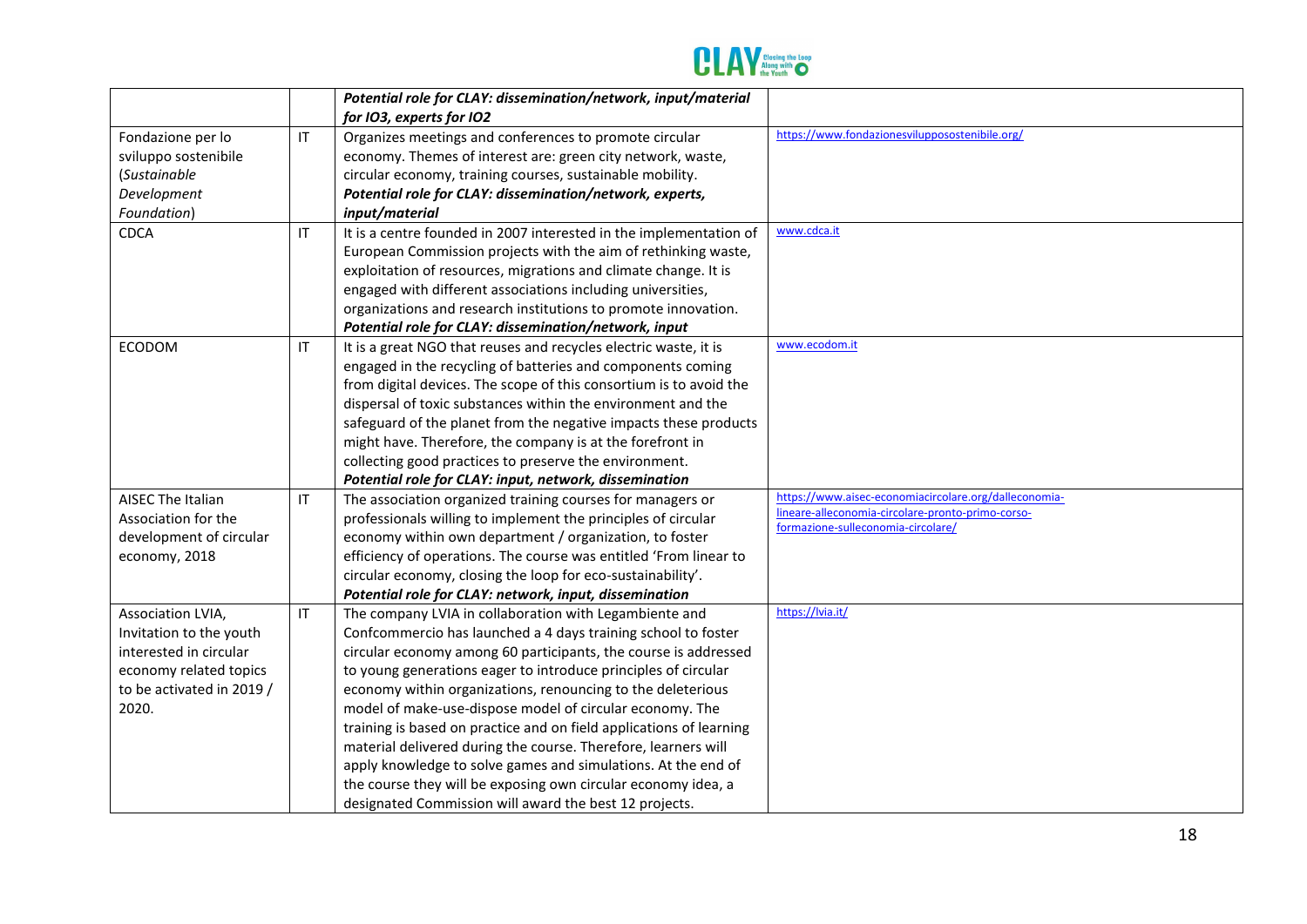

|                                |           | Potential role for CLAY: network, input, dissemination              |                                       |
|--------------------------------|-----------|---------------------------------------------------------------------|---------------------------------------|
| <b>Business Council for</b>    | <b>TR</b> | BCSD Turkey was founded under the leadership of 13 private          | http://www.skdturkiye.org/en/about-us |
| Sustainable Development        |           | sector entities. The council accepts only corporate membership.     |                                       |
| Turkey (BCSD Turkey)           |           | BCSD Turkey is the local network and partner of World Business      |                                       |
|                                |           | Council for Sustainable Development (WBCSD) in Turkey, and it is    |                                       |
|                                |           | in a strong cooperation with its parent organization. The Council   |                                       |
|                                |           | shares knowledge on sustainability with its members and             |                                       |
|                                |           | stakeholders through the activities of its working groups.          |                                       |
|                                |           | Potential role for CLAY: network, dissemination                     |                                       |
| <b>ÇEVKO Foundation</b>        | <b>TR</b> | ÇEVKO Foundation is a non-profit foundation established with the    | https://www.cevko.org.tr              |
|                                |           | initiative of 14 leading industrial companies in Turkey on date     |                                       |
|                                |           | November 1991 in order to contribute to the establishment of a      |                                       |
|                                |           | sustainable recycling system with the contribution and              |                                       |
|                                |           | participation of local management and consumers for the             |                                       |
|                                |           | economic and regular recycling of packing wastes in Turkey.         |                                       |
|                                |           | Potential role for CLAY: network, dissemination                     |                                       |
| <b>DCube</b>                   | <b>TR</b> | DCube is a scientific R&D and social development cooperative that   | https://www.d-cube.org/               |
|                                |           | aims at raising awareness in the circular economy model for         |                                       |
|                                |           | sustainable development, capacity increase, solution design and     |                                       |
|                                |           | policy development.                                                 |                                       |
|                                |           | Potential role for CLAY: input/material, experts, network,          |                                       |
|                                |           | dissemination                                                       |                                       |
| Yeşilist (Greenist)            | <b>TR</b> | Yeşilist, Turkey's first green guide in 2010 and was established as | https://www.yesilist.com/hakkimizda/  |
|                                |           | a platform for sustainable living. This platform, which was         |                                       |
|                                |           | originally designed as a guide listing companies that make          |                                       |
|                                |           | sustainable, clean and environmentally friendly production, has     |                                       |
|                                |           | grown, developed and has turned into an online and offline          |                                       |
|                                |           | service, taking into account the views of our followers.            |                                       |
|                                |           | Potential role for CLAY: network, dissemination                     |                                       |
| <b>Turkey Circular Economy</b> | <b>TR</b> | SKD Turkey and the EBRD have joined forces to raise awareness       | https://donguselekonomiplatformu.com  |
| Platform                       |           | about and circular economy since 2016 and continues to work to      |                                       |
|                                |           | accelerate the transition to this new era.                          |                                       |
|                                |           | Potential role for CLAY: input/material, experts, network,          |                                       |
|                                |           | dissemination                                                       |                                       |
| PAGÇEV                         | TR        | PAGÇEV, the Recycling Economic Enterprise of PAGEV (Turkish         | www.pagcev.org                        |
|                                |           | Plastic Industrialists Research Development and Education           |                                       |
|                                |           | Foundation), which is the umbrella organization of the plastic      |                                       |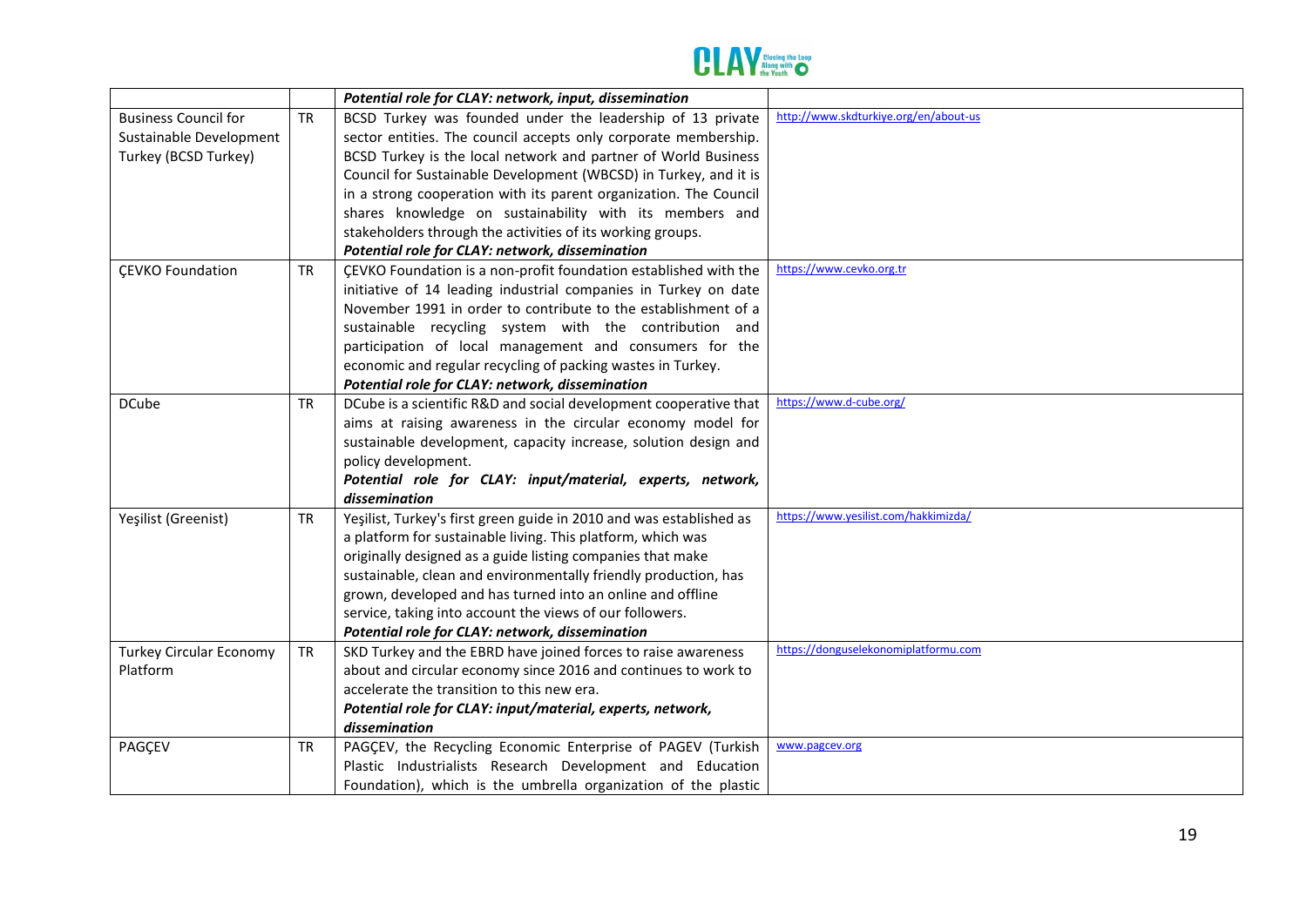

| Süreko Inc. Co.                                                 | <b>TR</b>  | industry since 1989; is a non-profit organization established to<br>collect packaging wastes separately from the source and recycle.<br>Potential role for CLAY: input, network, dissemination<br>Provide waste management and disposal services appropriate for<br>any types of industrial wastes for all industrial enterprises and<br>companies<br>Potential role for CLAY: network, dissemination | http://www.sureko.com/en/                                                                                                                                                                                                                                                                                         |
|-----------------------------------------------------------------|------------|-------------------------------------------------------------------------------------------------------------------------------------------------------------------------------------------------------------------------------------------------------------------------------------------------------------------------------------------------------------------------------------------------------|-------------------------------------------------------------------------------------------------------------------------------------------------------------------------------------------------------------------------------------------------------------------------------------------------------------------|
| Bit management/CPC<br>Austria, Training 2000,<br>ProEduca, SBTC | <b>INT</b> | All project partners will actively promote the CLAY project within<br>their professional networks of organizations and companies.                                                                                                                                                                                                                                                                     | www.bitmanagement.at<br>www.training2000.it<br>www.proeduca.cz<br>www.sbtc-tr.com                                                                                                                                                                                                                                 |
| All best practice<br>examples                                   | <b>INT</b> | Best practice companies (see below) will be informed about the<br>CLAY project as well for "dissemination-marketing": For the<br>companies, CLAY may be used as free marketing "we've been<br>selected as best practice for EU project CLAY" and at the same<br>time promote the CLAY project to a wider audience.                                                                                    | www.pet2pet.at<br>www.refurbed.at<br>https://www.pasta-garofalo.com/it/<br>http://www.thecircle.global/<br>www.fairphone.com<br>https://www.signify.com/en-gb/lighting-services<br>https://www.saaczech.com/<br>https://chytreodpady.cz/<br>info@nafigate.com<br>www.hagelson.com<br>https://tr.nanomik-tech.com/ |

**Conclusion:** Circular economy is a concept promoted by many international stakeholders. However, most initiatives focus on awareness and less on practical skill and competence development. Some initiatives also target the youth, but mainly for awareness-raising. Within CLAY, the project partners bit management, Training2000, ProEduca and SBTC will address the above listed stakeholders to use the project's results for their own work as well as for participation in selected activities.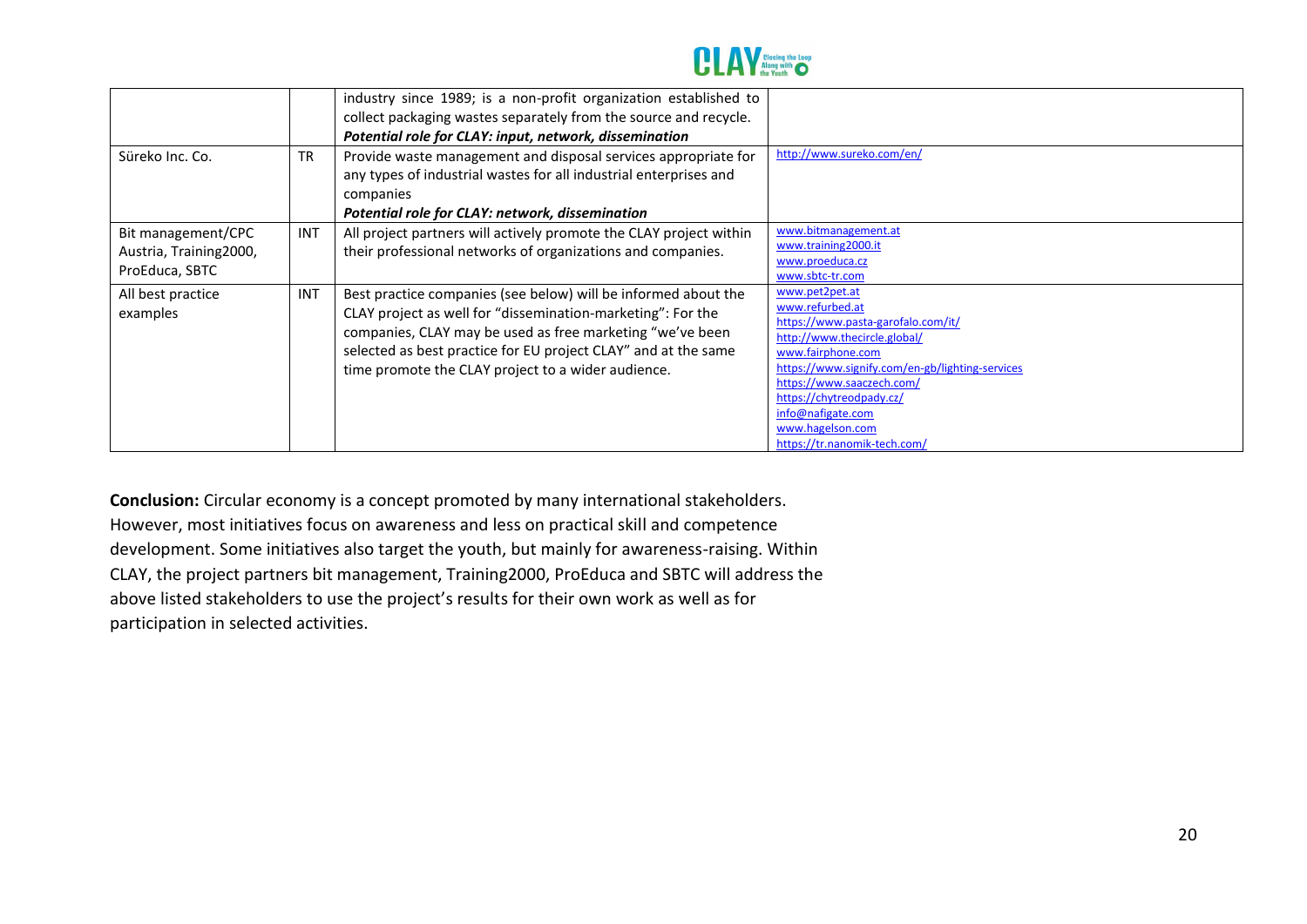

# <span id="page-22-0"></span>**Best practices**

The following good/best practice examples will be analyzed and presented in line with the 7 key elements of circular economy, as described in IO1/T1 Methodological Framework/Handbook. Here, they are already grouped according to CLAY's main topics e-waste, plastics and food.

# <span id="page-22-1"></span>**Best practices: E-Waste**

# <span id="page-22-2"></span>**Fairphone** (International)<sup>39</sup>

Fairphone was founded in 2010 as an awareness raising campaign for problematic supply chains and production conditions. Today, it is an independent company (since 2013) based in Amsterdam (NL) with more than 70 employees in 20 countries. Fairphone offers "fair-trade" smartphones and already acquired a customer base of more than 100.000 Fairphone-owners. The company still pursues its awareness raising campaign and has more than 250.000 community members on Facebook, Twitter and in the Fairphone-forum combined.

#### Key element: Design for the future

The modular design of Fairphone's smartphones enables the consumer to replace defect components easily. Common smartphones often have e.g. built-in batteries or other components which are hard to replace. In case one of these components fails/is defect, the whole smartphone needs to be replaced, which most probably leads to e-waste. With it's modular structure, Fairphone aims at long-term customer relations. If a new smartphone is bought every 2 years, the risk is high that customers will switch to a different brand. Therefore, **a circular product design also offers market opportunities**.

#### Key element: Preserve and extend what's already made

The easy option for consumers to repair their smartphones (i.e. order spare parts) reduces their need to buy a new phone. If one part is defect, it can be replaced while all other (full functional) parts can be kept in use. As a smartphone producer, Fairphone doesn't need to rely on selling new smartphones as a source of revenue, but also spare parts. **Circular design has an impact on the customer experience and on customer relations**.

Fairphone also offers options for recycling (free shipping) and discounts for old phones when buying a Fairphone. Already produced smartphones contain valuable materials that can be extracted and reused in the production of new phones. The materials from recycled smartphones are cheaper and much better for the environment than extracting the materials from natural, non-regenerative sources anew. **Recycling "waste" can and should be combined with motivators for customers**.

#### Key element: Prioritize regenerative resources

Fairphone offers fair-trade smartphones. Due to modular design, the non-regenerative resources (minerals etc.) are used as little as possible. Supply chains in the electronic industry are complex and long. A lot of non-regenerative materials are involved, and extraction,

<sup>&</sup>lt;sup>39</sup> Contact details: Jollemanhof 17, 1019 GW Amsterdam, The Netherlands; [www.fairphone.com](http://www.fairphone.com/)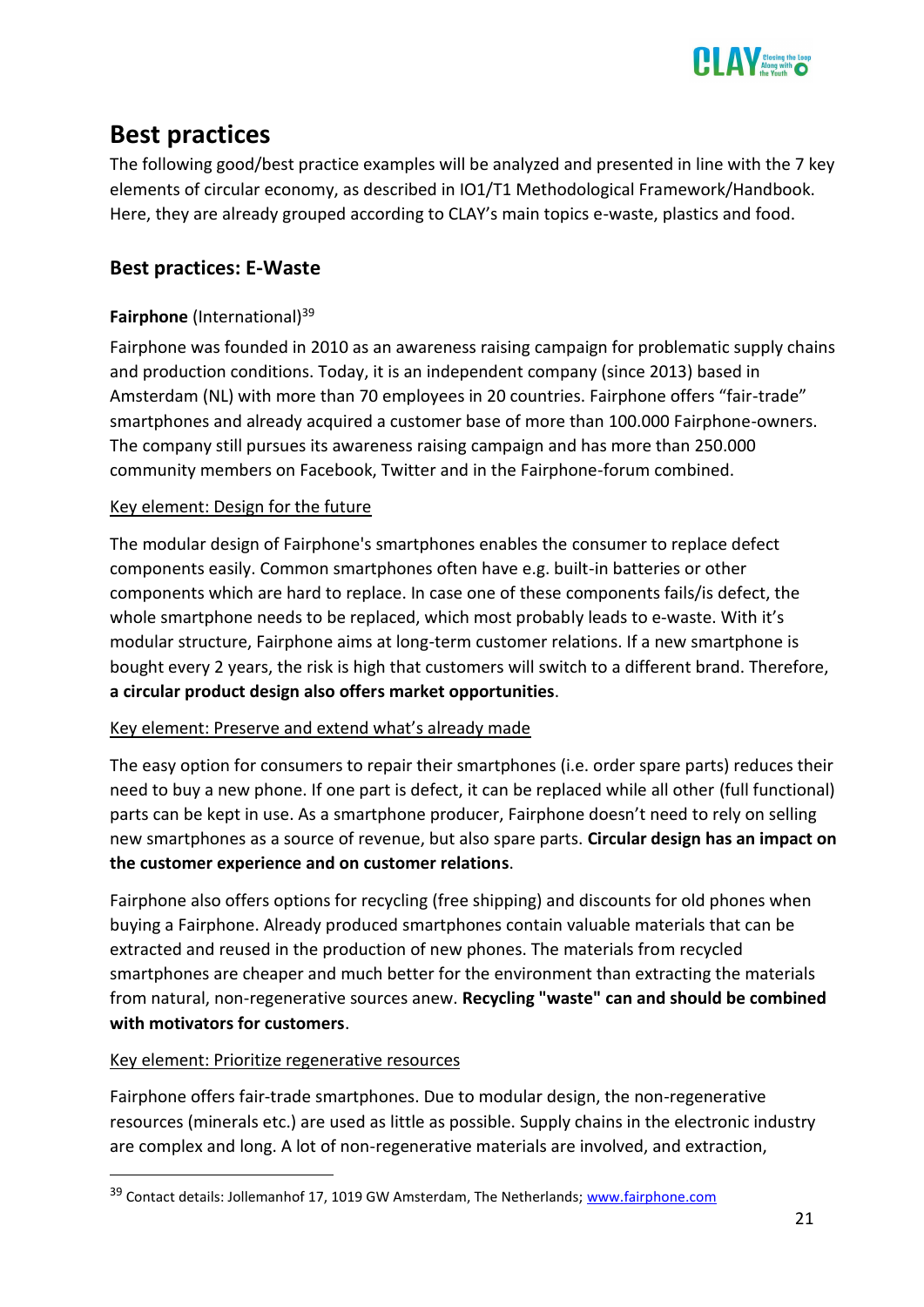

refinement, transport etc. produce a lot of negative effects on the environment (i.e. regenerative resources). The supply chain is not only bad for the environment, but also quite costly. Recycling and keeping already sold smartphones in use as long as possible, reduces these costs and effects. **If products depend on non-regenerative resources, ways for "regenerative loops" can be found by recycling and reusing materials.**

#### Key element: Use waste as a resource

Fairphone offers free disposal service for smartphones of all types (free shipping). Materials from disposed smartphones are extracted, which results in less demand for non-regenerative resources. Did you know that a ton of electronic waste contains more gold than one ton of gold ore? Costs for buying materials on the global market (which includes the risk of major price shifts) are reduced. Recycling provides shorter supply chains, less risk and a more stable price. **"Waste" (old smartphones) contains a lot of valuable materials that can be used as an input for the production process**.

#### Key element: Rethink the business model

Smartphone users also care about the environment and fair working conditions. Fairphone gives them an alternative option to "traditional" smartphones with problematic supply chains or working conditions. Sadly, most electronics producers tend to ignore environmental or human rights effects along their supply chains. Fairphone sells an ethical and sustainable product - in a business area, where these terms seldom apply. **Circular economy can and should also be used in marketing: If you are supporting circular economy, you should talk about it!**

Fairphone not only produces smartphones, but also created and supports a movement for a fairer production of electronic devices and combines economic activities with a social and ecological perspectives. The social movement also indirectly promotes the products of Fairphone. **Circular economy activities are not limited to economic activities, but also affect the ecological and social dimension.**

#### Key element: Collaborate to create joint value

Fairphone runs a community "#WeAreFairphone" to inform and build awareness on environmental and human rights issues in electronics industry's supply chains and to foster collaboration for more sustainable and fairer electronics production within its community. In economic terms, this collaboration implies "free" marketing. **Circular economy only works, if you collaborate with as many stakeholders as possible.**

Fariphone is connected to other companies and organizations following circular strategies, e.g. Circle Economy, European Partnership for Responsible Minerals, Responsible Minerals Initiative and others. Collaborating in the area of circular economy offers the opportunities to develop the own business model further - gather feedback and ideas from other companies with circular strategies. Innovative processes (circular and others) are fostered by using other circular companies as case studies/role models and collaborating in this area. **A larger collaborative network means more opportunities for finding additional or innovative new circles.**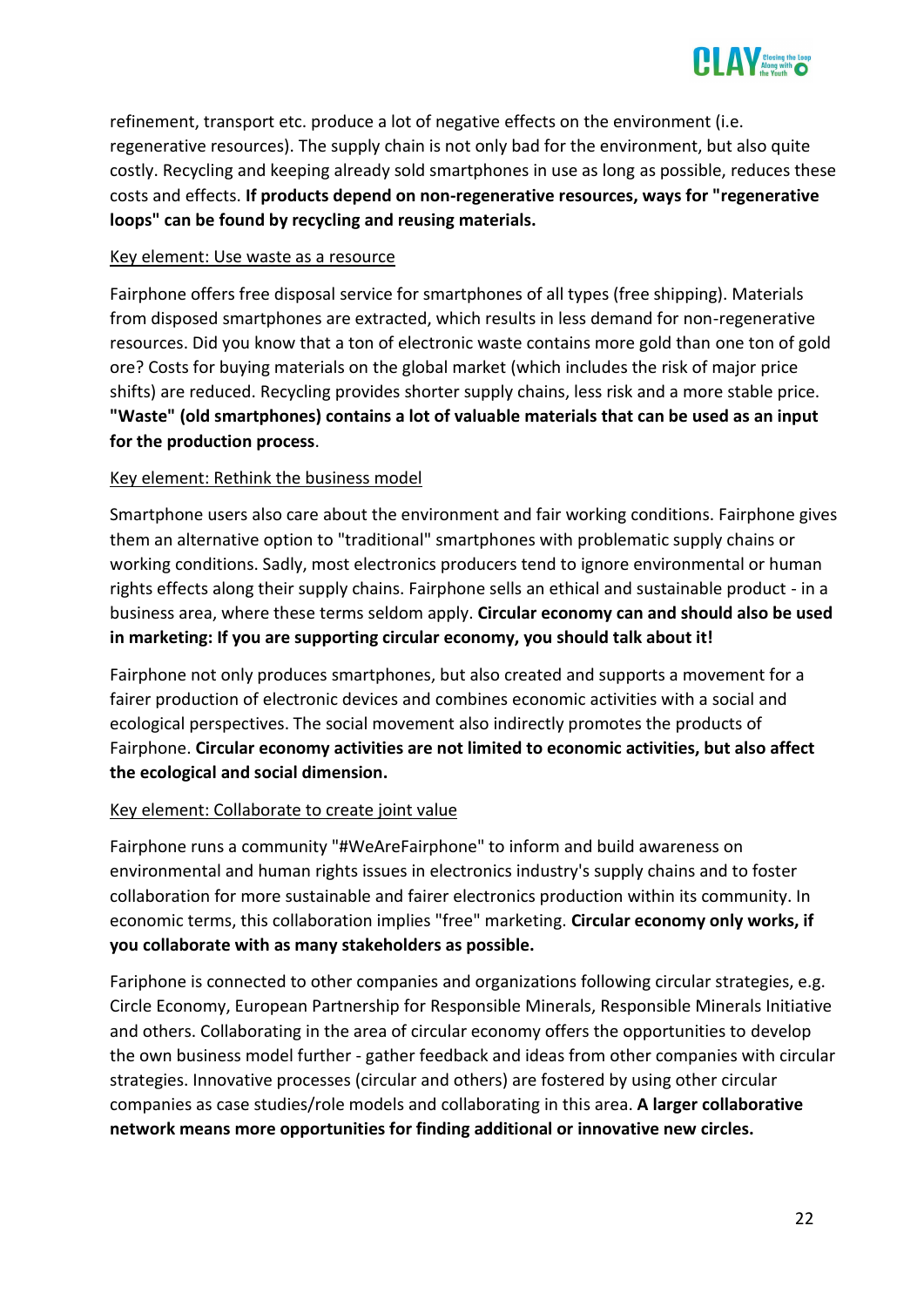

#### Key element: Incorporate Digital Technology

Being a smartphone provider, incorporating digital technology seems obvious. Fairphone is present on all major social media (Twitter, Facebook, Instagram, YouTube, Flickr and LinkedIn) and promotes the social movement on all these networks. **The social media activities also promote the product.**

The Fairphone community is also organized via the company's website. The website is not only used as an online-shop, but also to promote the company's circular economy vision. Potential customers (not looking for a new smartphone) may engage in the company's community and thereby notice their product. Digital technology and online media are the ideal way to reach out to others, who are interested in the same topics. The company serves as a "micro-socialnetwork" of like-minded people and customers.

Fariphone also offers opportunities to take action and contribute to the company's vision, events and a forum. Customers are more than buyers. Through digital technologies, Fairphone actively promotes their social ideas and thereby also promotes its products. People actively engaged in the company's campaigns will automatically spread the information on the company's product. Address more than the primary needs ("wants new smartphone") - if you credibly stand for circular economy, people will more likely support your sustainable (economic, ecologic and social) strategy.

## <span id="page-24-0"></span>**Refurbed GmbH** (Austria)<sup>40</sup>

Refurbed, founded in Vienna in 2017, is a platform for refurbished smartphones, tablets, notebooks, etc. with high standards regarding quality and safety, which gives customers warranty on refurbished products. Refurbishment saves up to 70% CO2 emissions compared to a new product and for customers, up to 40% savings (and more) compared to new products. In cooperation with other organizations, non-refurbishable products are properly recycled.

#### Key element: Preserve and extend what's already made

Typically, customers buy new smartphones every two years. Instead of disposing "old" smartphones, they are refurbished, re-sold and re-used, thereby saving the resources neede for producing a new product.

#### Key element: Prioritize regenerative resources

Regarding the high amount of e-waste generated each year, used electronic devices can almost be considered a "regenerative resource". Instead of producing new smartphones (and all contained materials), the already existing materials and products are – where possible – refurbished or otherwise properly recycled.

<sup>40</sup> Windmühlgasse 30/12, A-1060 Wien; [https://www.refurbed.at](https://www.refurbed.at/)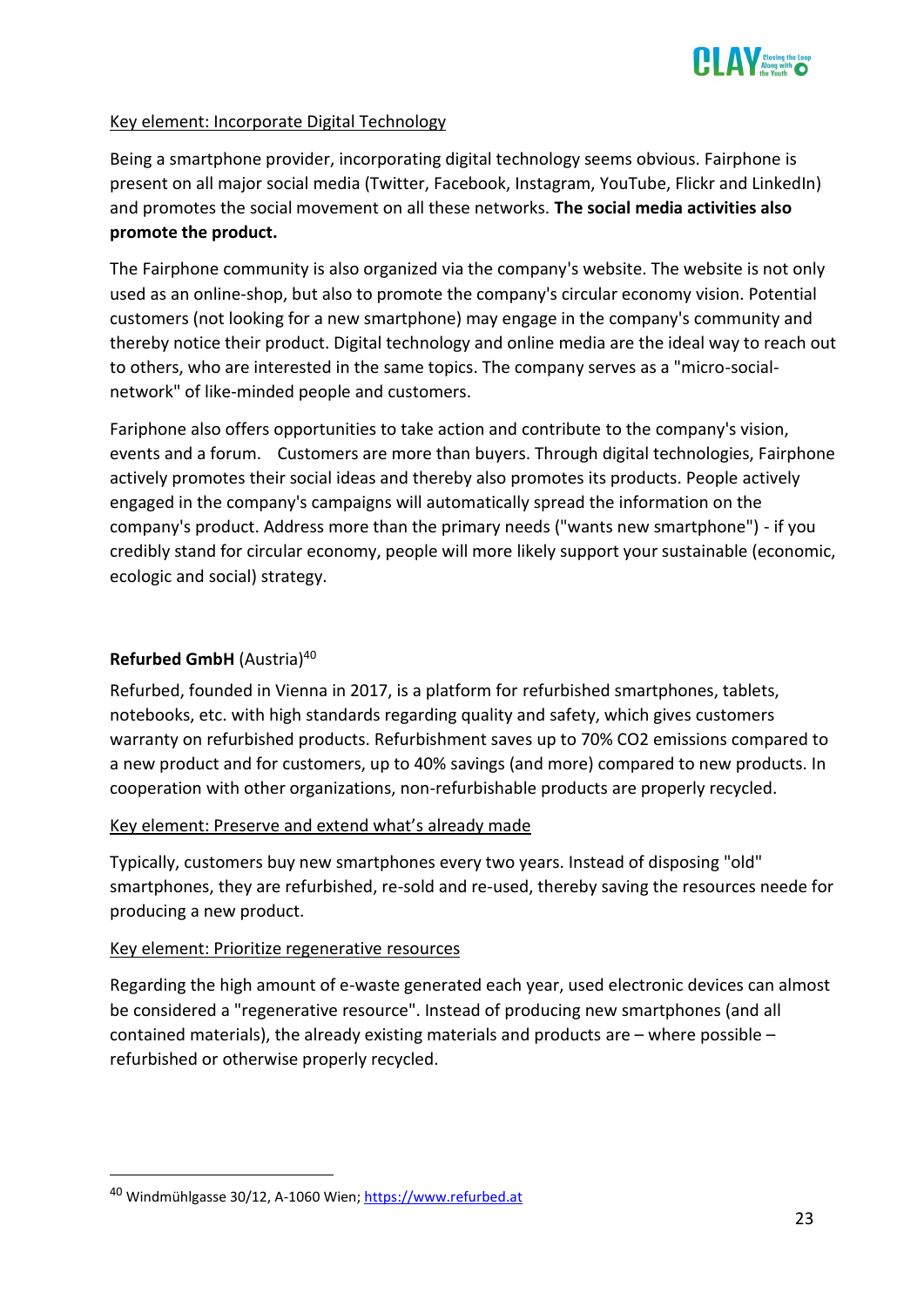

#### Key element: Use waste as a resource

Annually, more than 50 million tons of electro-waste are produced. Refurbishment of existing products doesn't produce electronic waste.

#### Key element: Rethink the business model

Refurbishing existing products instead of producing new ones as a business model. What was once limited to fashion (second-hand shops) and less technical products, is successfully applied to electronics by Refurbed. The price advantages for consumers and the positive contribution to environmental protection/circular economy also serve as a marketing asset. For each product sold at Refurbed, a tree is planted in cooperation with a forest organization.

#### Key element: Collaborate to create joint value

Refurbed also collaborates with other organizations to recycle non-refurbishable products.

#### Key element: Incorporate digital technology

Digital technology is not only the main business area for Refurbed, but also key for marketing, sales etc.

# <span id="page-25-0"></span>**Best practices: Plastics**

#### <span id="page-25-1"></span>**PET 2 PET Recycling GmbH** (Austria)<sup>41</sup>

PET 2 PET was founded in 2007 and applies a circular "bottle-to-bottle" approach to the recycling of disposed PET-bottles: the company uses the disposed PET-bottles as raw material for new PET bottles. In 2019, more than 26.000 tons (equal to 1,1 billion – 1.000.000.000 bottles) PET-material was recycled.

#### Key element: Design for the future

PET bottles in Austria already contain 30-40% recycled PET material. Depending on size and form of bottles the percentage is even higher.

#### Key element: Prioritize regenerative resources

PET-bottles are virtually omnipresent and can be considered a "regenerative" resource in terms of availability.

#### Key element: Use waste as a resource

PET 2 PET follows a bottle-to-bottle approach: disposed and collected PET-bottles and other PET-made products are recycled to raw material for new PET bottles.

#### Key element: Rethink the business model

Instead of make-take-dispose bottle-to-bottle stands for a fully circular approach.

<sup>41</sup> SET-Straße 10, A-7052 Müllendorf; [https://www.pet2pet.at](https://www.pet2pet.at/)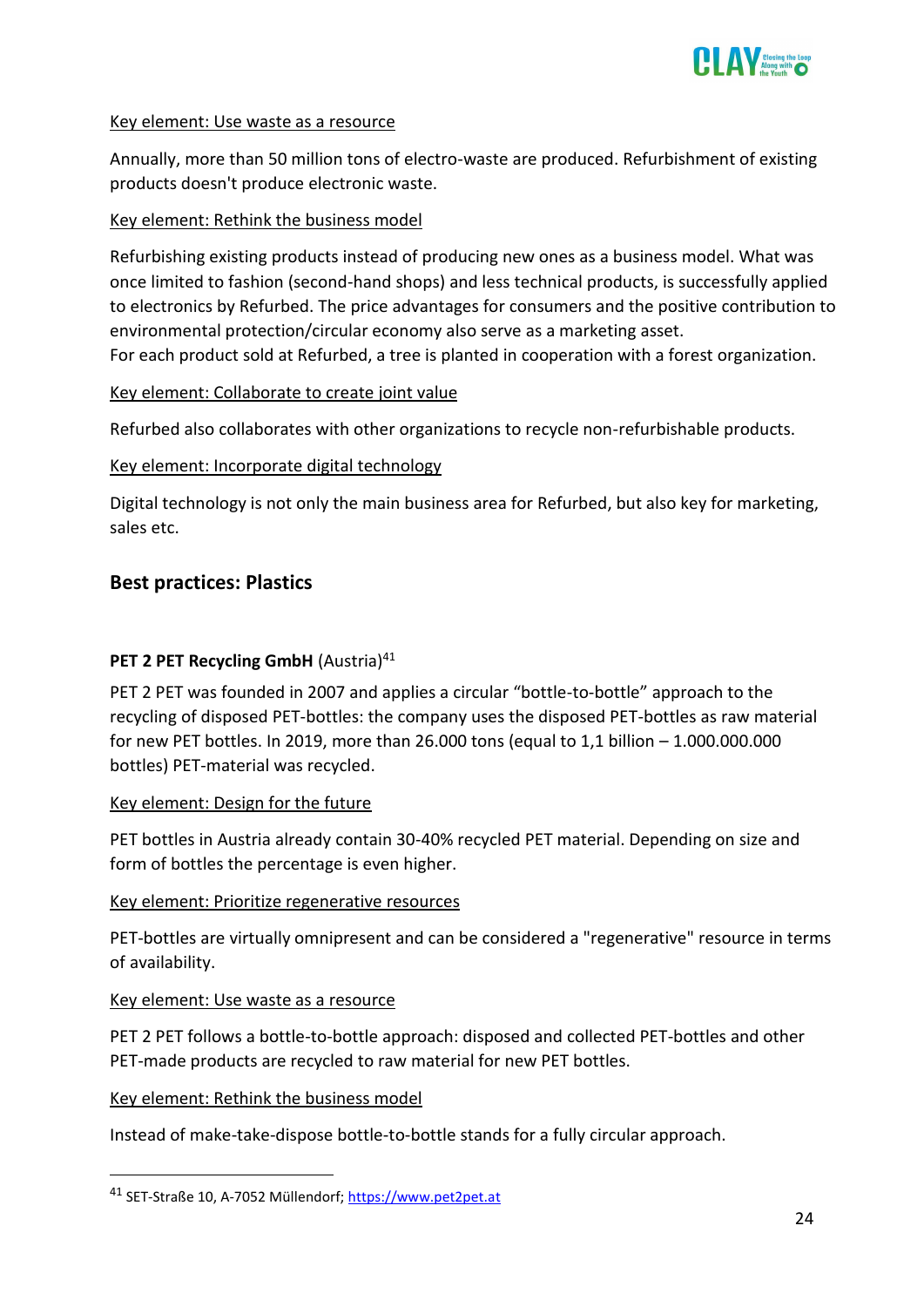

#### Key element: Collaborate to create joint value

PET 2 PET is a collaboration of Austria's main beverage producers, who share a mutual interest.

#### <span id="page-26-0"></span>**Nafigate Corporation – HYDAL technology (Czech Republic)<sup>42</sup>**

Founded in Prague in 2011, Nafigate is one of the most respected companies in the field of nanofiber applications today.

#### Key element: Design for the future

There is a growing interest in the United States in products that help protect the environment. PHAs can help combat ocean pollution, and they do not use fossil fuels. They solve the problem with waste oil and do not burden nature. So investors should be very interested in putting their money into the idea. PHA polymers are the plastics of the future.

#### Key element: Preserve and extend what's already made

Nafigate follows a "waste to material" approach. What's already made (used vegetable oil) is transformed into the raw material for organic polymer (=plastics).

#### Key element: Prioritize regenerative resources

Used oil is practically a regenerative resource. Fossil oil used for the creation of "ordinary" plastics is not.

#### Key element: Use waste as a resource

Hydal technology enables the conversion of waste cooking oil into a product with high added value - biopolymer PHA that doesn't burden the environment. PHA can be further used as:

- $\triangleright$  Abrasive particles for cosmetics
- ⮚ Bio UV protection
- $\triangleright$  New material base for 3D printing
- $\triangleright$  Biosolvents
- $\triangleright$  Bio-based flavors and aromas
- $\triangleright$  PHA-based fibers
- $\triangleright$  Medical applications
- ⮚ Bioplastics based on "closed loop"

More and more cities in the Czech Republic are trying to solve the problem of used oil. Dozens of them have already placed special garbage cans in their streets. The ecological disposal of oils is necessary because of the problems with wastewater treatment plants when people pour

<sup>&</sup>lt;sup>42</sup> Prosek Point, Budova A, Prosecká 851/64, 190 00 Praha 9; [info@nafigate.com,](mailto:info@nafigate.com) [www.nafigate.com](http://www.nafigate.com/)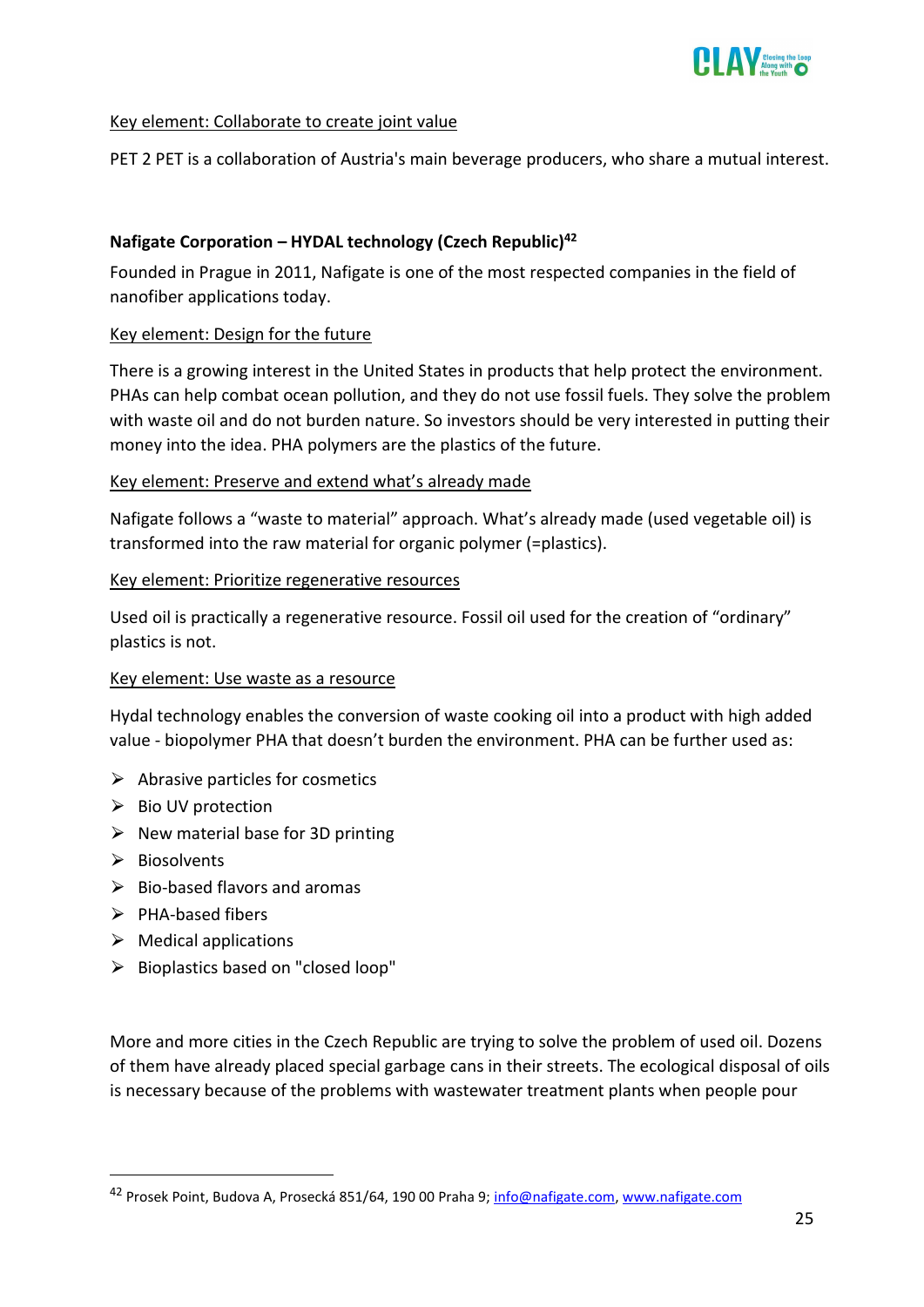

them into waste normally. People will have to learn a little bit that they can collect vegetable oil in PET bottles and hand it in the collection containers (garbage cans).

#### Key element: Collaborate to create joint value

Nafigate collaborates with scientists to enhance its technology and products to make them even more circular.

#### <span id="page-27-0"></span>**Hagelson** (Turkey)<sup>43</sup>

Hagelson Plastic and Recycling San.Tic.Ltd.Şti. is an R&D company founded with the support of TÜBİTAK in March 2016. The company is mainly working on polymer materials and new recycling systems. Thanks to its self-developed new technology, it produces new plastic raw materials from the recycling of waste and waste carpets. In this way, it eliminates the problem of eliminating the woven fire carpets that are formed during the production of the firms, the edge wasting in the carpet floor covering works or the old waste carpets collected during the project phase. It operates in 400 m2 closed area in Yalova Industrial Site with its young and dynamic staff consisting of polymer engineers.

#### Key Element: Design for the Future

The design of products is done according to circular economy principles. HAGELSON applies a technology that can separate the plastic fibers of waste and waste carpets. Thus, instead of turning waste and waste carpets into products that will be used only once, plastic raw materials are obtained that can be recycled and used repeatedly, and these plastic raw materials are offered as alternative recycling raw materials to the plastic parts manufacturing industry. This approach shows a quality understanding of the "closing the loop". HAGELSON wants to build a long term value creation by applying their motto into their business . Recycle! To Transform Your Future. Applying circular economy principles into the business not only related with the business procedure but also related entire environmental issues.

#### Key element: Prioritize regenerative resources

Directly: plastic raw materials are obtained that can be recycled and used repeatedly, and these plastic raw materials are offered as alternative raw materials to the plastic parts manufacturing industry.

#### Key element: Use waste as a resource

Production of recycled plastic raw materials by recycling waste carpets is the main business area of Hagelson. In their first business model, they recycled the carpet waste of business centers and accommodation facilities. In Turkey, per year about 400 thousand tons (400.000.000 kg) carpets and rugs are going to waste. Hotel carpets make up 10 thousand tons of this. Turkish engineers founded the Hagelson waste carpet recycling initiative to bring waste carpets to the economy. Hagelson collected 84 tons of carpets from 29 hotels in a year, transformed the harmful plastic in

<sup>&</sup>lt;sup>43</sup> Ofis Reşitpaşa Mahallesi Katar Caddesi No.4 D. 1001 Sarıyer-İstanbul (Arı Teknokent-İTÜ Çekirdek), <https://www.hagelson.com/>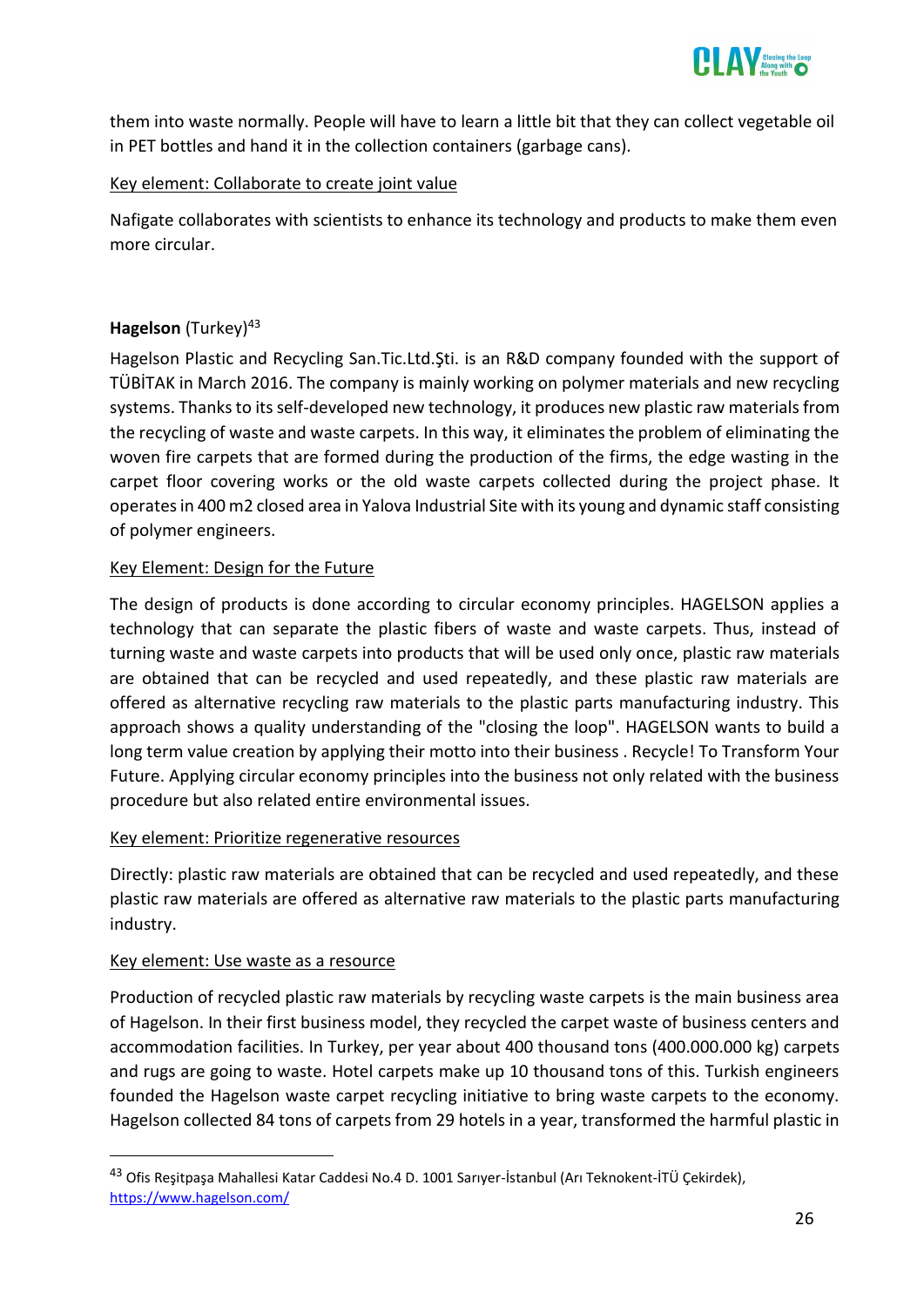

the carpets with the machine they produced and brought them to the economy. Hagelson stated that they received the carpets with their own team and vehicles without any charge from the hotels and stated that they separated these carpets in the machinery in Yalova and sent them to the companies producing plastic parts.

Stating that they collected 84 tons of waste carpets from 29 hotels in 1 year, Alayurt stated that one of the most attractive sides of the project for the hotels is the certificate they issued. Alayurt said, "We are preparing a certificate called Carpet Recycling Program Environment Benefit Counter, which describes the environmental benefits of this transformation in numbers no matter how much waste carpet we have collected from hotels. This certificate contains figures related to the amount of water, carbon, harmful gas and energy. For hotels, this certificate is of great importance in terms of environmental image.

With the conversion of 500 square meters of carpet, 12 cubic meters of garbage remains clean, while 29 cubic meters of water gets rid of contamination, 2.2 tons of carbon dioxide emissions are prevented. 7.2 houses' 1 month energy is gained. About 400 kilograms of plastic raw materials can be produced from a 500 square meter waste carpet.

#### Key element: Collaborate to create joint value

HAGELSON has built a network with the tourism industry representatives.

#### Key element: Incorporate digital technology

Via its social media account Hagelson is advertising the importance of recycling and circular economy approach to its target groups.

# <span id="page-28-0"></span>**Best practices: Food**

#### <span id="page-28-1"></span>Pasta Garofalo (Italy)<sup>44</sup>

Pasta Garofalo was founded in 1920, in Gragnano, Naples, and is specialized in the production of pasta. At that time the company produced around 400 tons of pasta. The company operates in the Italian market and worldwide, selling to over 60 countries across Europe and Asia (included Japan selling with the name of the Ito-Yokado). It is leader in the premium sector of Sweden, France, Swiss, Ukraine, Belgium nd Portugal. The company has a longstanding tradition in grinding wheat in Italy, and since long the company has valued the importance of developing the production process with respect to the environment.

#### Key element: Preserve and extend what's already made

The company has launched two important projects to get rid of the waste from the pasta production. The first is called: 'Mpasta', the second is 'Cannucce Garofalo', to reuse the disposal of dough deriving from wheat processing to produce leavened, sweet and savory products, sold in turn to enlarge the pyramid of waste management.

<sup>44</sup> <https://www.pasta-garofalo.com/it/>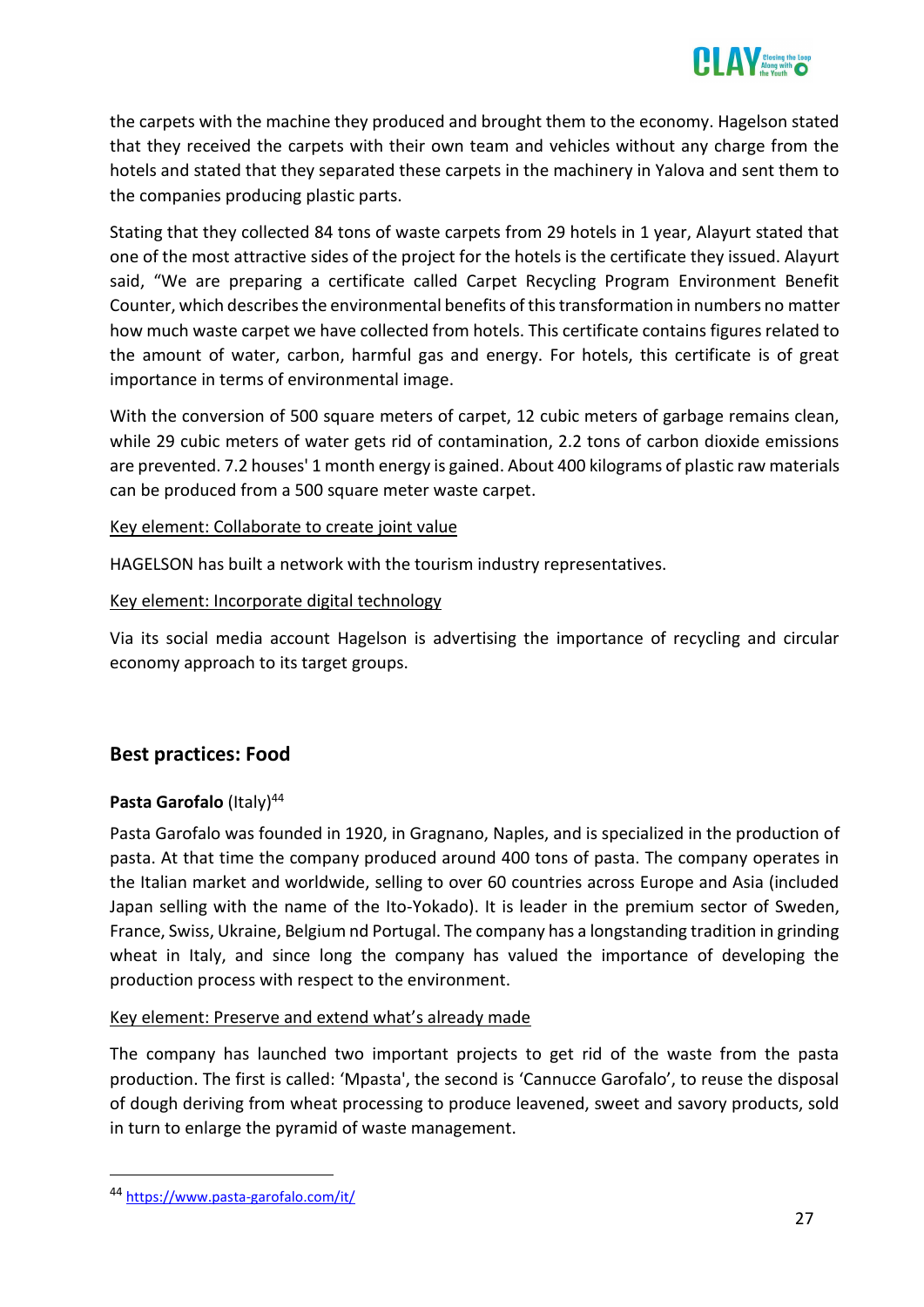

#### Key element: Prioritise regenerative resources

The project Mpasta (launched in 2019) involves collecting the waste of pasta dough to produce pastry products. This initiative foresees the regeneration of pasta dough disposal to produce new products sold in the Garofalo pastries. The conscious use of waste, employed as a regenerative resource allows to extend the pyramid of waste management hierarchy.

#### Key element: Use waste as a resource / Collaborate to create joint value

The Cannucce Garofalo project involves the production of straws sold to bars and restaurants from the waste of dough. Once the straws have been used, they are stored in special boxes made of recycled paper and brought back to the 'Pasta Garofalo' factory and employed to produce biogas. Within this system the supplier manages to have more control over the sustainable chain because bars and restaurants collaborate greener approach to economy. Besides, 85% of their packaging is made of recycled paper. Waste is stored and regenerated to produce subproducts, which are sold in turn and contribute to the total turnover (the price of straws on average reaches 15 euros). Finally, straws are used as compost. The environmental benefits from repurposing sources are endless and can be implemented in the heating system and in the production operations, just to cite few examples.

#### Key element: Rethink the business model / Incorporate digital technologies

The company has been at the forefront to optimise own processes in order to reduce their impact on our planet, choosing to implement several techniques to adopt a closed model of productivity. With the growth of the business, managers decided to implement more sophisticated strategies to work in a more sustainable way: the trigenerator system. This system allows companies to work more efficiently and distribute money for other purposes, as 95% of energy is converted into other forms: electricity and thermal (heating and cooling) energy. As a consequence, it allows to reduce the supply charges of companies, and minimize the costs of maintenance. The characteristic of this system is the possibility to combine electricity production, heating and cooling systems, which in the long run reduces the quantity of costs that companies undergo. Generally, traditional systems employ 40% of energy, and more than 60% of this is dispersed under form of heat, whilst the trigenerator supports companies in exploiting primary energy sources efficiently, resulting in less costs.

The trigeneration system is fueled with natural gas which contributes to reduce the footprint of the company, cutting the greenhouse gases emissions and the global impact of the company on the environment. Only in 2018 the company managed to save a total amount of 958 tons CO2 emissions, 56.876 cubic meters (56.876.000 litres – equals more than 22 full Olympic sizeswimming pools) of water, and less than 3.5 million kw/ton of energy, which would have impacted significantly on our environment.

#### <span id="page-29-0"></span>**The Circle** (Italy)<sup>45</sup>

The Circle is a start-up founded 2017 in Rome, that is specialised in the cultivation of plants and fish farming with the acquaponics technology. The company has received three important

<sup>45</sup> <http://www.thecircle.global/>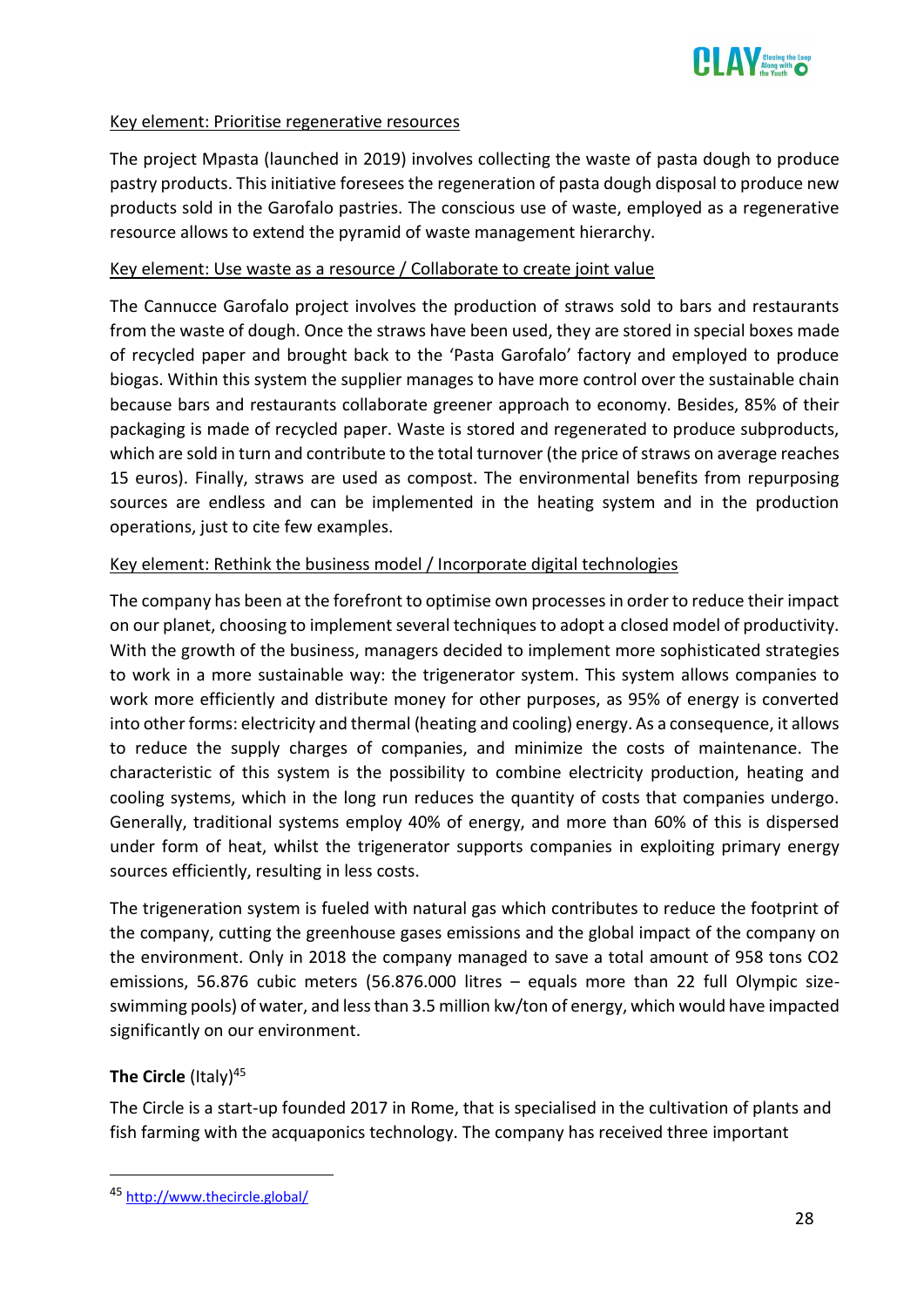

awards: the 'Premio Gaetano Marzotto', 'Road to Green 2020' and 'Storie di Economia Circolare. This company is an example of effective exploitation of hydro sources. In 2019 the company saved around 135.000 liters of water / each kilogram of product, saved 33.000 kilogram of CO2 that would have contributed to enlarge the ozone hole, they doubled the production of vegetables per hectare in comparison to traditional farming, with 0% of pollutant emissions production, with no employment of pesticide, fertilizers and herbicides. The company takes several advantages from the acquaponics system, according to certain esteems, it ensures the production of over 5.000 plants a week, earning around 1.200 € / pro week, with just two hours of work a day. As a consequence, this system allows to earn money with less expenditures and less need of personnel.

#### Key element: Design for the future

This company combines vegetable production with fish farming. The company produces food in a very sustainable and innovative way closing the loop on the 'production-waste', that is quite common across companies. The main technology involved in this process is the "acquaponics"; an innovative way of farming based on conventional acquaculture (raising acquatic animals such as fishes, snails and crayfishes), together with hydroponics (the cultivation of plants in a symbiotic environment like large tanks).

#### Key element: Prioritise regenerative resources

Within this system fish living in the large tanks produce ammonia by breathing and eating, in this way they work as compost, or fertilizer, because they produce organic waste to feed the seeds. Consequently, with the exploitation of this technique the water is rich in nutritional organisms and substances that foster the growth of plants and increase the taste of products. The plants grow faster and are superior in quality than treated plants.

#### Key element: Use waste as a resource

At the core of the company is their '0-waste policy', meaning that they address the production of food in combination with the respect for the biodiversity of the environment and its creatures. The company managed to create a circle par excellence (as suggested in the naming of the startup itself) which employs waste produced by fish and used to nourish plants.

# <span id="page-30-0"></span>**Best practices: Other**

#### <span id="page-30-1"></span>**Nanomik Biotechnology Co., Microencapsulated Plant-Based Biopesticides (Turkey)<sup>46</sup>**

Nanomik, founded in Istanbul in 2016 with the motto of cleaner foods and healthier tomorrows, develops alternative biopesticides to chemical pesticides used in the journey of foods from the field to the table.

#### Key element: Preserve and extend what's already made

<sup>46</sup> Resitpaşa Mah.Katar Cad. Teknokent Arı 3 Sit. No:4/B207 Sarıyer/İstanbul, <https://tr.nanomik-tech.com/>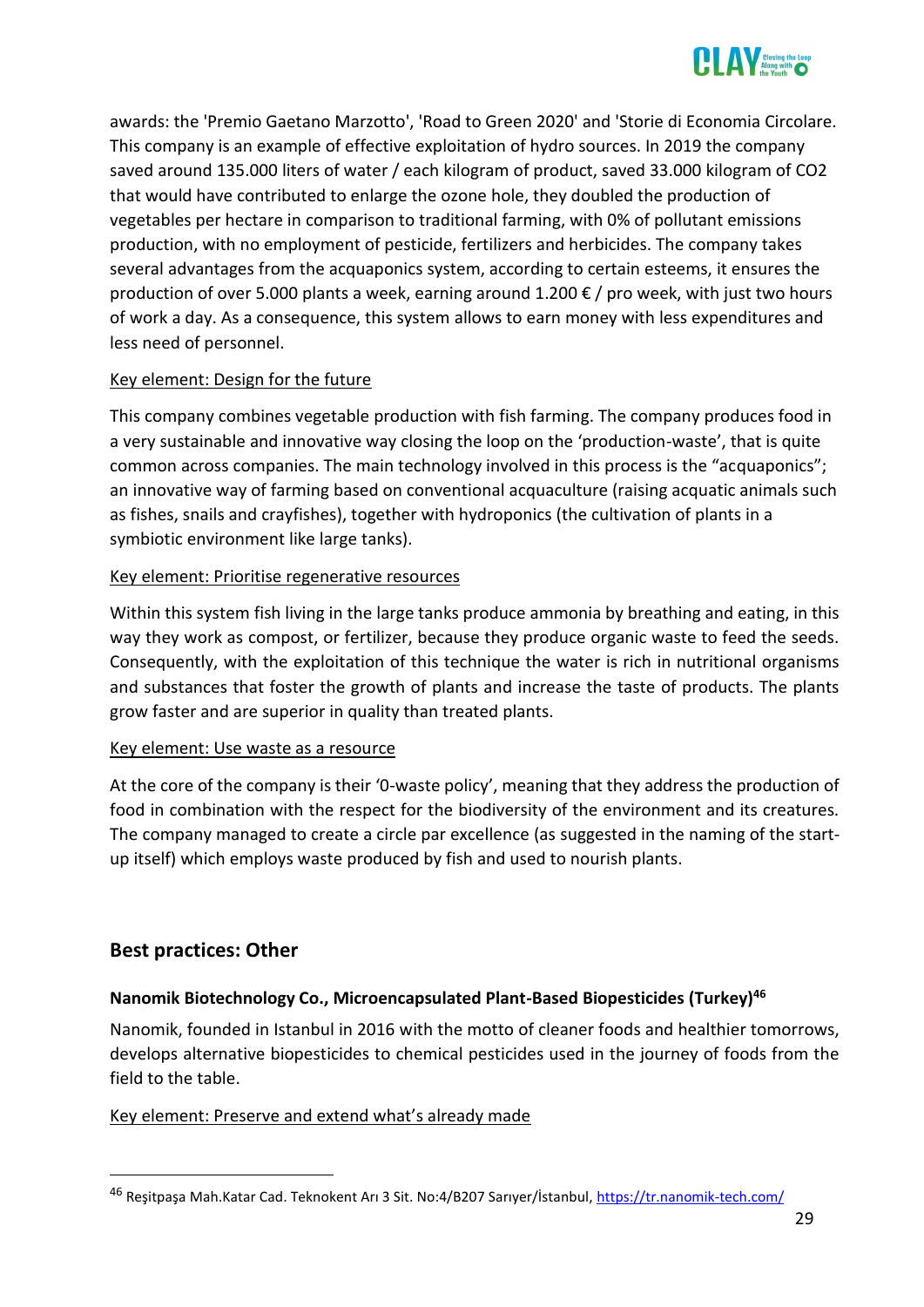

Today, chemical pesticides are used to prevent mold and agricultural products and food from becoming moldy. However, studies show that these chemicals harm both human and environment and negatively affect many living species. The biopesticides developed by Nanomik were obtained by microencapsulating active substances with multi-mode of action properties isolated from plants with natural polymers. Microencapsulation enables controlled release of herbal active molecules and a longer effect. Products are naturally protected against microbial threats for much longer.

#### Key element: Prioritize regenerative resources

Direct contribution: Mikoks is a natural preservative which is developed for preventing loss of fresh fruits and vegetables for post-harvest process.

#### Key element: Collaborate to create joint value

Nanomik has built a network with agriculture representatives. Also Nanomik has worked with Agriculture Ministry of Turkey for 3 years in order to create a joint value.

# <span id="page-31-0"></span>**Signify/Philips pay per Lux** (International)<sup>47</sup>

"Philips circular lighting" is a comprehensive product/service combination that includes the manufacture, installation, maintenance, reuse and recycling of lighting equipment. Complementary to a circular design of lighting products, Philips also sells contracts for "light" (or lux). This proves to be highly effective. Examples from industrial applications are: cutting costs by 73%, reduce carbon footprint by 231 tons of CO2, waste-to-landfill reduction of 161 kg per year; 70% energy savings in parking garage; Amsterdam Airport: 50% less energy, 75% longer lifetime of products.

#### Key element: Design for the future

Design of lamps/products according to circular economy principles. Upgradable (possible to connect more than one product), modular design (standardized components), easy to disassemble (less than 5 steps), easy to maintain (modular spare parts), recycling (product can be broken down into separate materials' waste streams.

#### Key element: Preserve and extend what's already made

Refurbishment, parts harvesting, recycling. After a contract with a customer ends, the products are refurbished for reuse. If refurbishment is not possible, components are extracted that can be reused. Any parts that cannot be refurbished or reused are recycled to recover valuable materials.

#### Key element: Prioritize regenerative resources

Indirectly: By saving energy and waste, the need for non-regenerative resources is reduced.

#### Key element: Rethink the business model

<sup>&</sup>lt;sup>47</sup> High Tech Campus 48, 5656 AE Eindhoven, The Netherlands[; https://www.signify.com/en-gb/lighting](https://www.signify.com/en-gb/lighting-services)[services](https://www.signify.com/en-gb/lighting-services)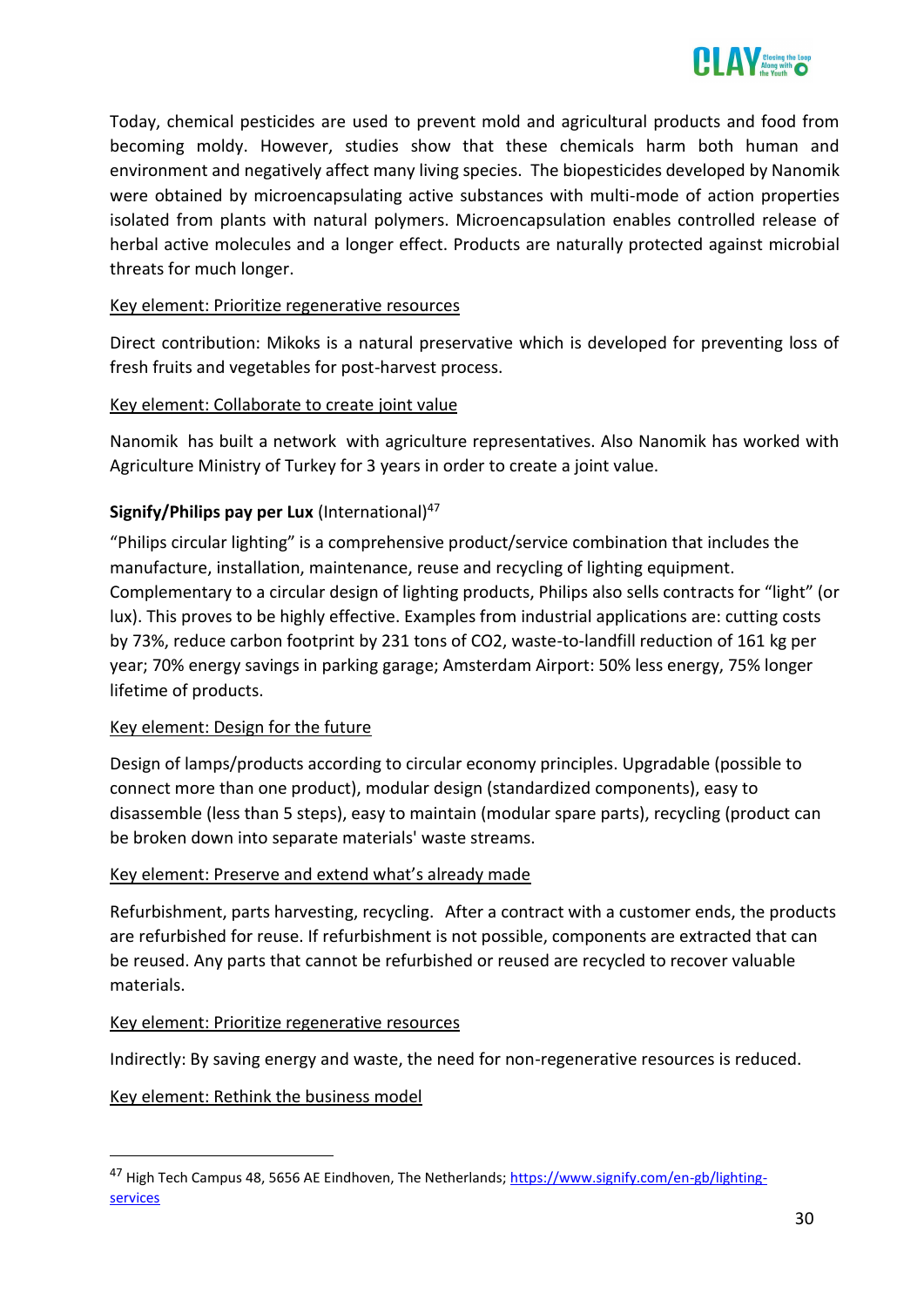

Light as a service: Instead of selling lamps and lighting products, long-term service contracts are made instead of selling products, a product/service combination is sold.

Product ownership becomes less important What matters more to today's consumers is access and performance, which are provided as services.

#### Key element: Collaborate to create joint value

Long-term contracts with customers enable collaboration on saving energy and resources.

#### Key element: Incorporate Digital Technology

To optimize lighting solutions in terms of efficiency, digital technology for managing light is essential - "connected lighting" – that would never be possible without digital technology.

# <span id="page-32-0"></span>**JRK Česká republika s.r.o. – ECONIT smart waste evidence system for cities and municipalities**  (Czech Republic)<sup>48</sup>

EKONIT developed a simple, smart recording of household waste using QR codes, with which waste vessels or sacks are directly marked. It is designed as a motivation system for citizens and statistics show precise data, which helps local authorities configuring support activities and campaigns. ECONIT has three basic modules: recording, motivation and statistical, and is fully variable according to the requirements of each local authority.

#### Key element: Use waste as a resource

ECONIT aims at reducing the amount of unsorted municipal waste that needs to be disposed in landfills instead of being recycled. Thereby, it supports the possibility of using waste as a resource.

#### Key element: Incorporate digital technology

Based on statistics and dozens of physical analyses, it has been determined that almost 80% of landfilled waste is composed of components that could be sorted. The mission of ECONIT is to improve waste management thanks to reducing the quantity of mixed municipal waste, avoiding its creation and increasing the level of separation. Through a combination of modern technology and several years of experience in waste management, the degree of waste separation is increasing by means of an innovative and educative solution.

<sup>48</sup> Bolzanova 1615/1, 110 00 Nové Město, Czech Republic, <https://chytreodpady.cz/>